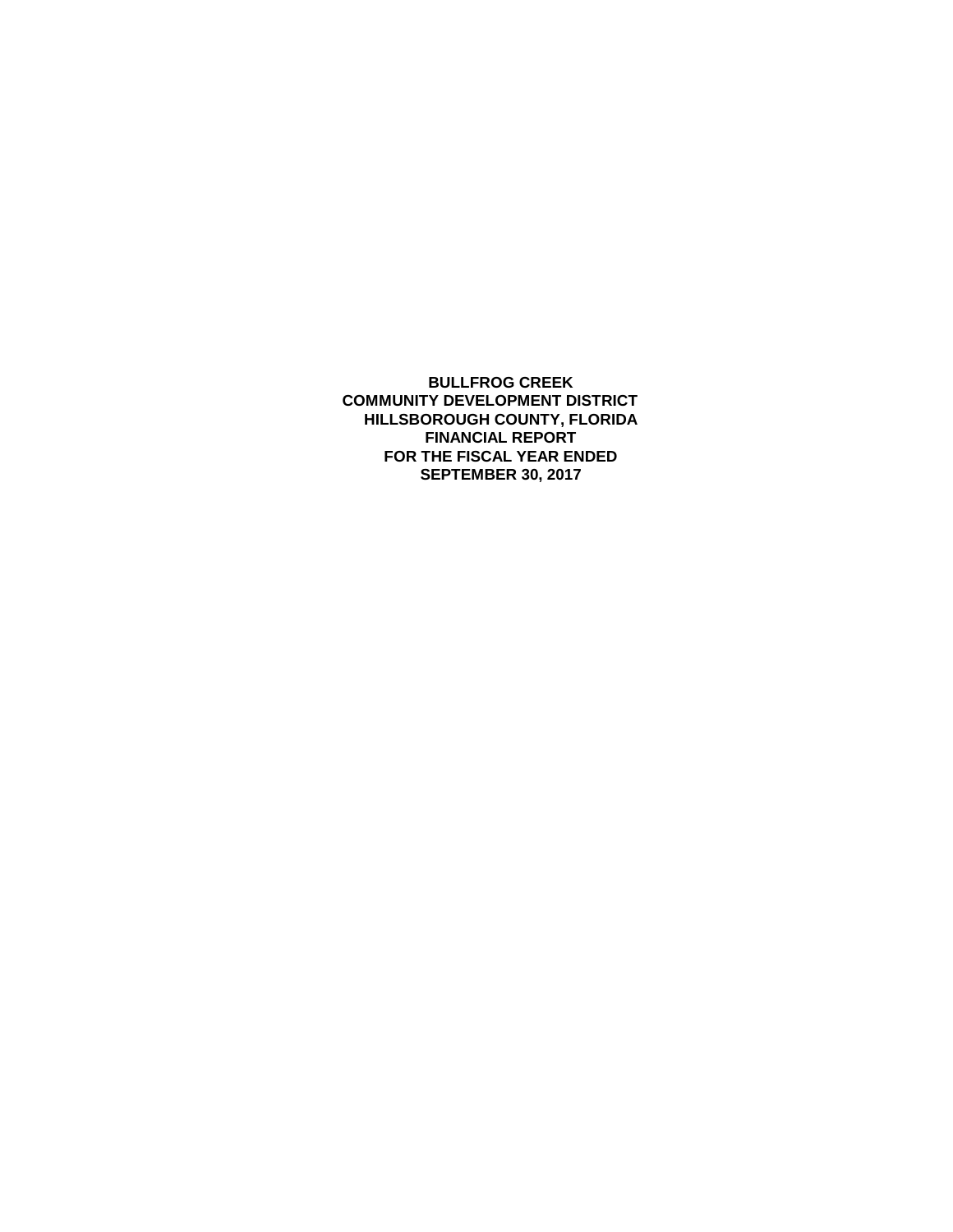# **BULLFROG CREEK COMMUNITY DEVELOPMENT DISTRICT HILLSBOROUGH COUNTY, FLORIDA**

# **TABLE OF CONTENTS**

|                                                                          | Page           |
|--------------------------------------------------------------------------|----------------|
| INDEPENDENT AUDITOR'S REPORT                                             | $1 - 2$        |
| <b>MANAGEMENT'S DISCUSSION AND ANALYSIS</b>                              | $3-6$          |
| <b>BASIC FINANCIAL STATEMENTS</b>                                        |                |
| Government-Wide Financial Statements:                                    |                |
| <b>Statement of Net Position</b>                                         | $\overline{7}$ |
| <b>Statement of Activities</b>                                           | 8              |
| <b>Fund Financial Statements:</b>                                        |                |
| Balance Sheet - Governmental Funds                                       | 9              |
| Reconciliation of the Balance Sheet - Governmental Funds                 |                |
| to the Statement of Net Position                                         | 10             |
| Statement of Revenues, Expenditures and Changes in Fund Balances -       |                |
| <b>Governmental Funds</b>                                                | 11             |
| Reconciliation of the Statement of Revenues, Expenditures and Changes in |                |
| Fund Balances of Governmental Funds to the Statement of Activities       | 12             |
| Notes to the Financial Statements                                        | $13 - 21$      |
| <b>REQUIRED SUPPLEMENTARY INFORMATION</b>                                |                |
| Schedule of Revenues, Expenditures and Changes in Fund Balance -         |                |
| Budget and Actual - General Fund                                         | 22             |
| Notes to Required Supplementary Information                              | 23             |
| INDEPENDENT AUDITOR'S REPORT ON INTERNAL CONTROL OVER FINANCIAL          |                |
| REPORTING AND ON COMPLIANCE AND OTHER MATTERS BASED ON AN                |                |
| AUDIT OF FINANCIAL STATEMENTS PERFORMED IN ACCORDANCE WITH               |                |
| <b>GOVERNMENT AUDITING STANDARDS</b>                                     | 24-25          |
| INDEPENDENT AUDITOR'S REPORT ON COMPLIANCE WITH THE REQUIREMENTS         |                |
| OF SECTION 218.415, FLORIDA STATUTES, REQUIRED BY RULE 10.556(10)        |                |
| OF THE AUDITOR GENERAL OF THE STATE OF FLORIDA                           | 26             |
| MANAGEMENT LETTER PURSUANT TO THE RULES OF THE AUDITOR GENERAL           |                |
| OF THE STATE OF FLORIDA                                                  | 27-28          |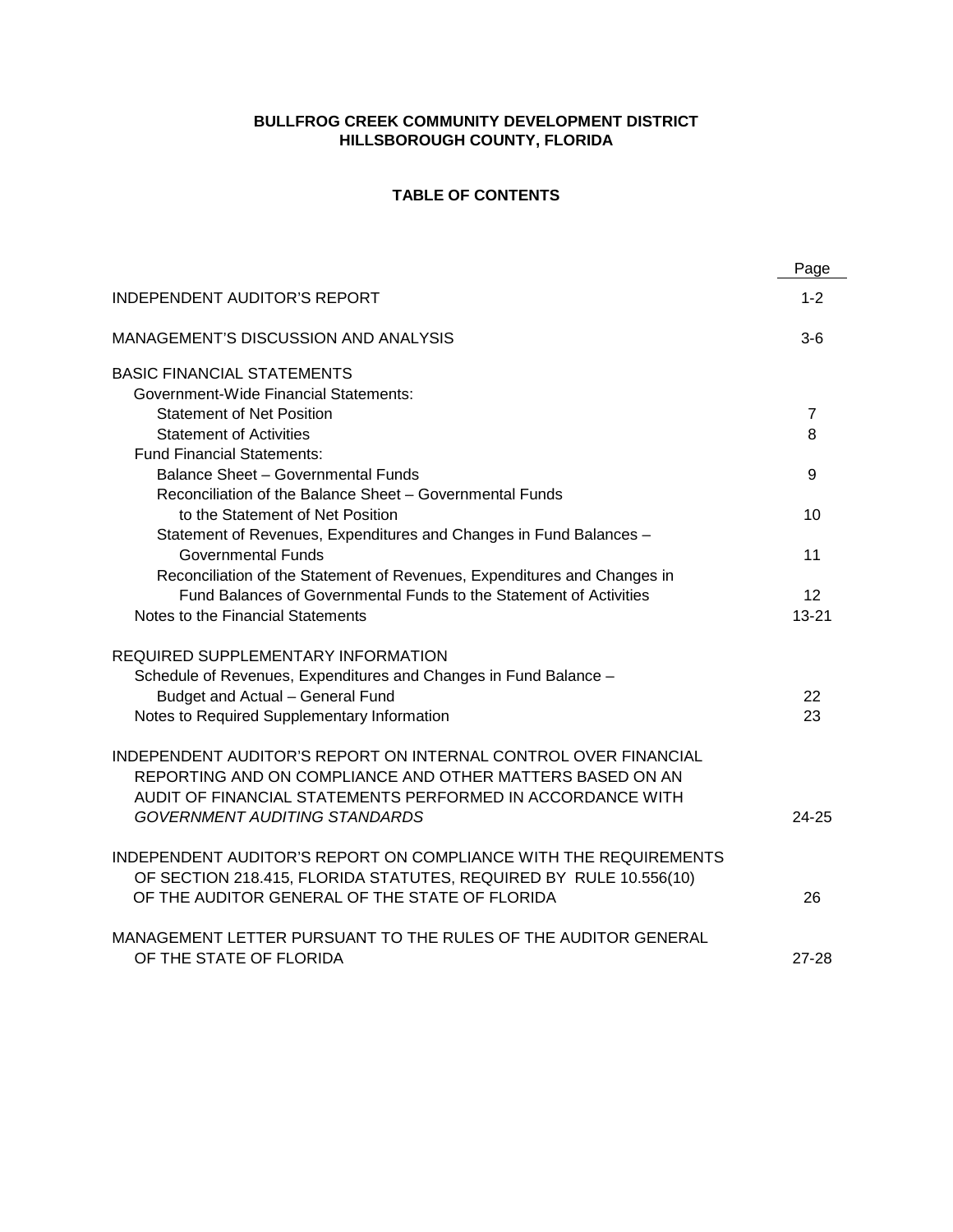

 951 Yamato Road ▪ Suite 280 Boca Raton, Florida 33431 (561) 994-9299 ▪ (800) 299-4728 Fax (561) 994-5823 www.graucpa.com

# **INDEPENDENT AUDITOR'S REPORT**

To the Board of Supervisors Bullfrog Creek Community Development District Hillsborough County, Florida

# **Report on the Financial Statements**

We have audited the accompanying financial statements of the governmental activities and each major fund of Bullfrog Creek Community Development District, Hillsborough County, Florida ("District") as of and for the fiscal year ended September 30, 2017, and the related notes to the financial statements, which collectively comprise the District's basic financial statements as listed in the table of contents.

### **Management's Responsibility for the Financial Statements**

Management is responsible for the preparation and fair presentation of these financial statements in accordance with accounting principles generally accepted in the United States of America; this includes the design, implementation, and maintenance of internal control relevant to the preparation and fair presentation of financial statements that are free from material misstatement, whether due to fraud or error.

### **Auditor's Responsibility**

Our responsibility is to express opinions on these financial statements based on our audit. We conducted our audit in accordance with auditing standards generally accepted in the United States of America and the standards applicable to financial audits contained in *Government Auditing Standards*, issued by the Comptroller General of the United States. Those standards require that we plan and perform the audit to obtain reasonable assurance about whether the financial statements are free from material misstatement.

An audit involves performing procedures to obtain audit evidence about the amounts and disclosures in the financial statements. The procedures selected depend on the auditor's judgment, including the assessment of the risks of material misstatement of the financial statements, whether due to fraud or error. In making those risk assessments, the auditor considers internal control relevant to the entity's preparation and fair presentation of the financial statements in order to design audit procedures that are appropriate in the circumstances, but not for the purpose of expressing an opinion on the effectiveness of the entity's internal control. Accordingly, we express no such opinion. An audit also includes evaluating the appropriateness of accounting policies used and the reasonableness of significant accounting estimates made by management, as well as evaluating the overall presentation of the financial statements.

We believe that the audit evidence we have obtained is sufficient and appropriate to provide a basis for our audit opinions.

### **Opinions**

In our opinion, the financial statements referred to above present fairly, in all material respects, the respective financial position of the governmental activities and each major fund of the District as of September 30, 2017, and the respective changes in financial position thereof for the fiscal year then ended in accordance with accounting principles generally accepted in the United States of America.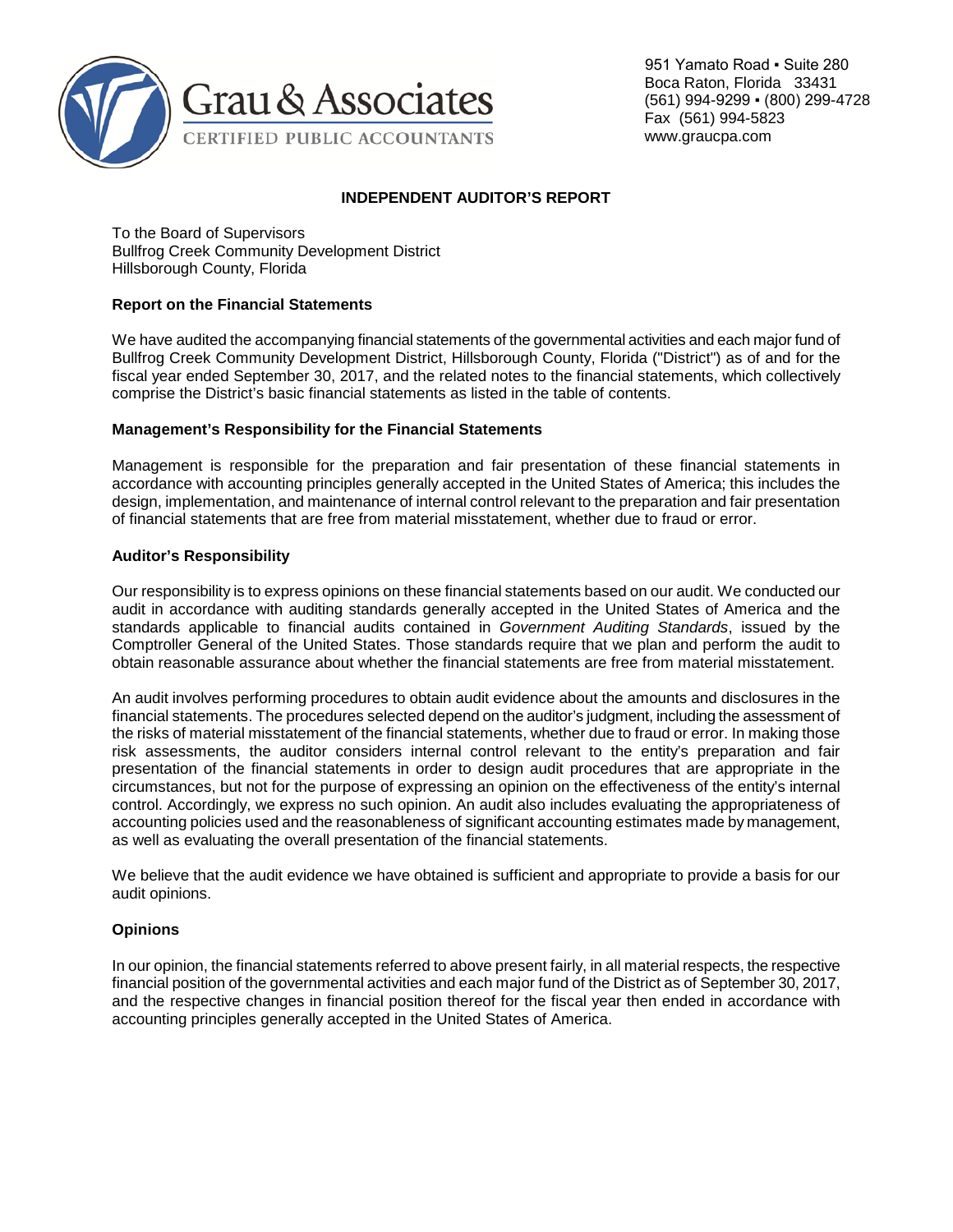# **Other Matters**

### *Required Supplementary Information*

Accounting principles generally accepted in the United States of America require that the management's discussion and analysis and budgetary comparison information be presented to supplement the basic financial statements. Such information, although not a part of the basic financial statements, is required by the Governmental Accounting Standards Board, who considers it to be an essential part of financial reporting for placing the basic financial statements in an appropriate operational, economic, or historical context. We have applied certain limited procedures to the required supplementary information in accordance with auditing standards generally accepted in the United States of America, which consisted of inquiries of management about the methods of preparing the information and comparing the information for consistency with management's responses to our inquiries, the basic financial statements, and other knowledge we obtained during our audit of the basic financial statements. We do not express an opinion or provide any assurance on the information because the limited procedures do not provide us with sufficient evidence to express an opinion or provide any assurance.

### **Other Reporting Required by** *Government Auditing Standards*

In accordance with *Government Auditing Standards*, we have also issued our report dated June 25, 2018, on our consideration of the District's internal control over financial reporting and on our tests of its compliance with certain provisions of laws, regulations, contracts, grant agreements and other matters. The purpose of that report is to describe the scope of our testing of internal control over financial reporting and compliance and the results of that testing, and not to provide an opinion on internal control over financial reporting or on compliance. That report is an integral part of an audit performed in accordance with *Government Auditing Standards* in considering the District's internal control over financial reporting and compliance.

# **Report on Other Legal and Regulatory Requirements**

We have also issued our report dated June 25, 2018, on our consideration of the District's compliance with the requirements of Section 218.415, Florida Statutes, as required by Rule 10.556(10) of the Auditor General of the State of Florida. The purpose of that report is to provide an opinion based on our examination conducted in accordance with attestation standards established by the American Institute of Certified Public Accountants.

De nav & Association

June 25, 2018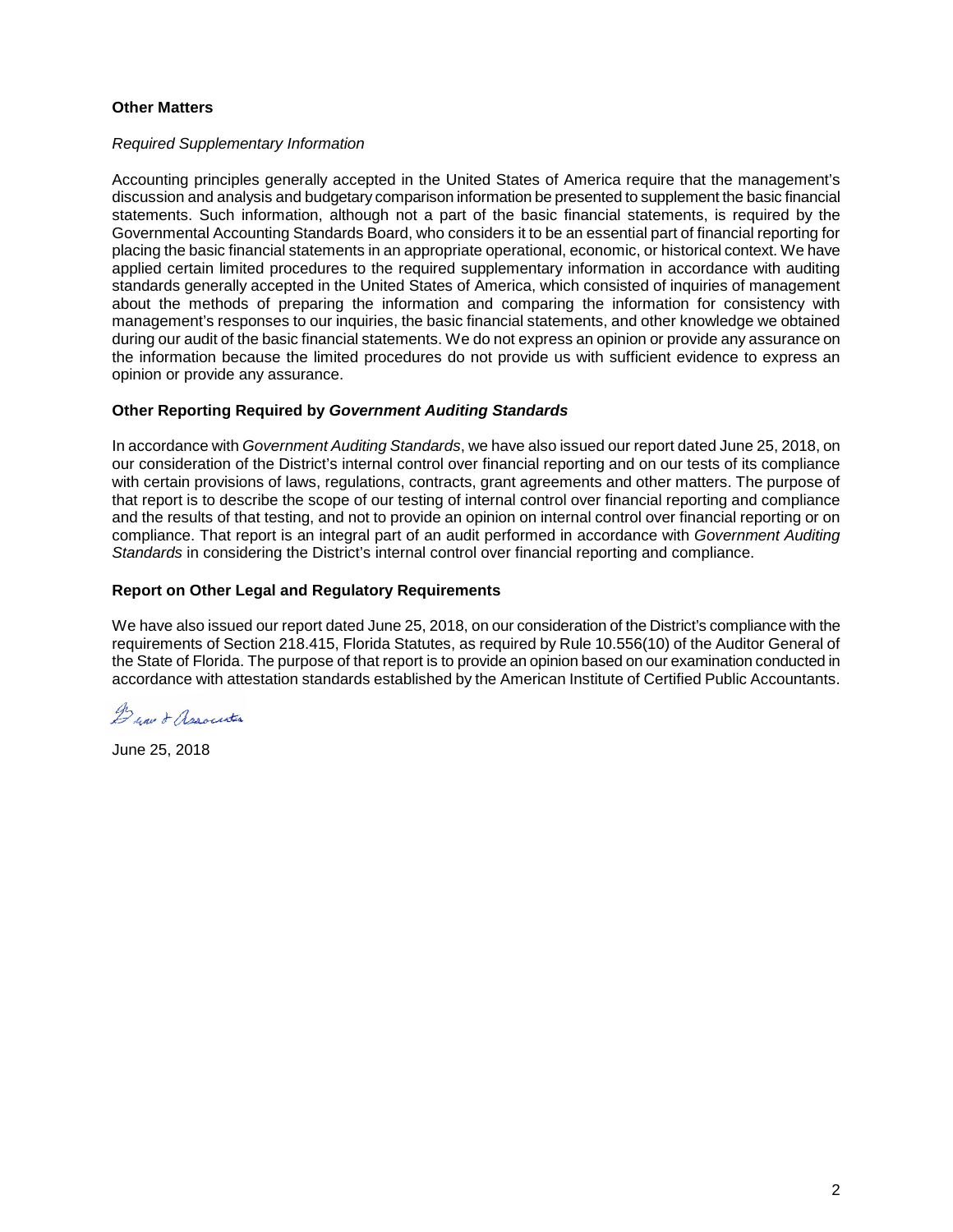# **MANAGEMENT'S DISCUSSION AND ANALYSIS**

Our discussion and analysis of Bullfrog Creek Community Development District, Hillsborough County, Florida ("District") provides a narrative overview of the District's financial activities for the fiscal year ended September 30, 2017. Please read it in conjunction with the District's Independent Auditor's Report, basic financial statements, accompanying notes and supplementary information to the basic financial statements.

## FINANCIAL HIGHLIGHTS

- The liabilities of the District exceeded its assets at the close of the most recent fiscal year resulting in a net position balance of (\$1,392,204).
- The change in the District's total net position in comparison with the prior fiscal year was (\$1,317,976), a decrease. The key components of the District's net position and change in net position are reflected in the table in the government-wide financial analysis section.
- At September 30, 2017, the District's governmental funds reported combined ending fund balances of \$379,795, an increase of \$332,555 in comparison with the prior fiscal year. The total fund balance is non-spendable for prepaid and other items, restricted for debt service and capital projects, and the remainder is unassigned deficit fund balance.

# OVERVIEW OF FINANCIAL STATEMENTS

This discussion and analysis are intended to serve as the introduction to the District's basic financial statements. The District's basic financial statements are comprised of three components: 1) governmentwide financial statements, 2) fund financial statements, and 3) notes to the financial statements. This report also contains other supplementary information in addition to the basic financial statements themselves.

### Government-Wide Financial Statements

The government-wide financial statements are designed to provide readers with a broad overview of the District's finances, in a manner similar to a private-sector business.

The statement of net position presents information on all the District's assets, deferred outflows of resources, liabilities, and deferred inflows of resources with the residual amount being reported as net position. Over time, increases or decreases in net position may serve as a useful indicator of whether the financial position of the District is improving or deteriorating.

The statement of activities presents information showing how the government's net position changed during the most recent fiscal year. All changes in net position are reported as soon as the underlying event giving rise to the change occurs, regardless of the timing of related cash flows. Thus, revenues and expenses are reported in this statement for some items that will only result in cash flows in future fiscal periods.

The government-wide financial statements include all governmental activities that are principally supported by assessments and Developer revenues. The District does not have any business-type activities. The governmental activities of the District include general government (management) and physical environment functions.

### Fund Financial Statements

A fund is a grouping of related accounts that is used to maintain control over resources that have been segregated for specific activities or objectives. The District, like other state and local governments, uses fund accounting to ensure and demonstrate compliance with finance-related legal requirements. The District has one fund category, governmental funds.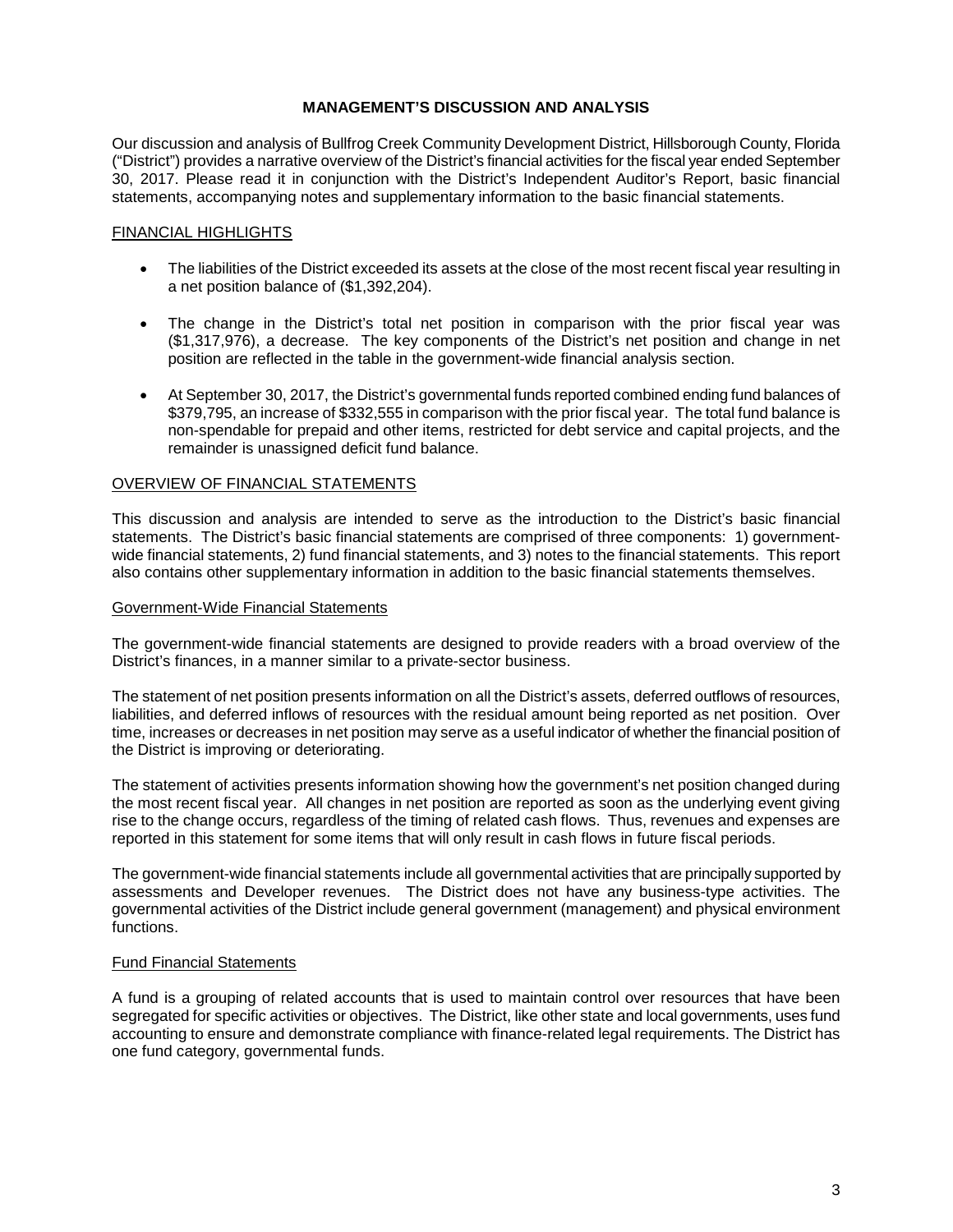## OVERVIEW OF FINANCIAL STATEMENTS (Continued)

### Governmental Funds

Governmental funds are used to account for essentially the same functions reported as governmental activities in the government-wide financial statements. However, unlike the government-wide financial statements, governmental fund financial statements focus on near-term inflows and outflows of spendable resources, as well as on balances of spendable resources available at the end of the fiscal year. Such information may be useful in evaluating a District's near-term financing requirements.

Because the focus of governmental funds is narrower than that of the government-wide financial statements, it is useful to compare the information presented for governmental funds with similar information presented for governmental activities in the government-wide financial statements. By doing so, readers may better understand the long-term impact of the District's near-term financing decisions. Both the governmental fund balance sheet and the governmental fund statement of revenues, expenditures, and changes in fund balance provide a reconciliation to facilitate this comparison between governmental funds and governmental activities.

The District maintains three governmental funds for external reporting. Information is presented separately in the governmental fund balance sheet and the governmental fund statement of revenues, expenditures, and changes in fund balances for the general fund, debt service fund, and capital projects fund, all of which are considered major funds.

The District adopts an annual appropriated budget for its general fund. A budgetary comparison schedule has been provided for the general fund to demonstrate compliance with the budget.

### Notes to the Financial Statements

The notes provide additional information that is essential to a full understanding of the data provided in the government-wide and fund financial statements.

# GOVERNMENT-WIDE FINANCIAL ANALYSIS

As noted earlier, net position may serve over time as a useful indicator of an entity's financial position. In the case of the District, liabilities exceeded assets at the close of the most recent fiscal year.

Key components of the District's net position are reflected in the following table:

#### NET POSITION SEPTEMBER 30,

|                                     | 2017                | 2016            |
|-------------------------------------|---------------------|-----------------|
| Current and other assets            | \$<br>424.804       | \$<br>84,166    |
| Capital assets, net of depreciation | 4,144,992           | 1,642,401       |
| <b>Total assets</b>                 | 4,569,796           | 1,726,567       |
| <b>Current liabilities</b>          | 183,824             | 60,795          |
| Long-term liabilities               | 5,778,176           | 1,740,000       |
| <b>Total liabilities</b>            | 5,962,000           | 1,800,795       |
| <b>Net Position</b>                 |                     |                 |
| Net investment in capital assets    | (1,633,184)         | (97, 599)       |
| Restricted                          | 235,071             | 15,633          |
| Unrestricted                        | 5,909               | 7,738           |
| Total net position                  | \$<br>(1, 392, 204) | \$<br>(74, 228) |

A portion of the District's net position, reflects its investment in capital assets (e.g. land, land improvements, and infrastructure), less any related debt used to acquire those assets that is still outstanding. These assets are used to provide services to residents; consequently, these assets are not available for future spending. Although the District's investment in capital assets is reported net of related debt, it should be noted that the resources needed to repay this debt must be provided from other sources, since the capital assets themselves cannot be used to liquidate these liabilities.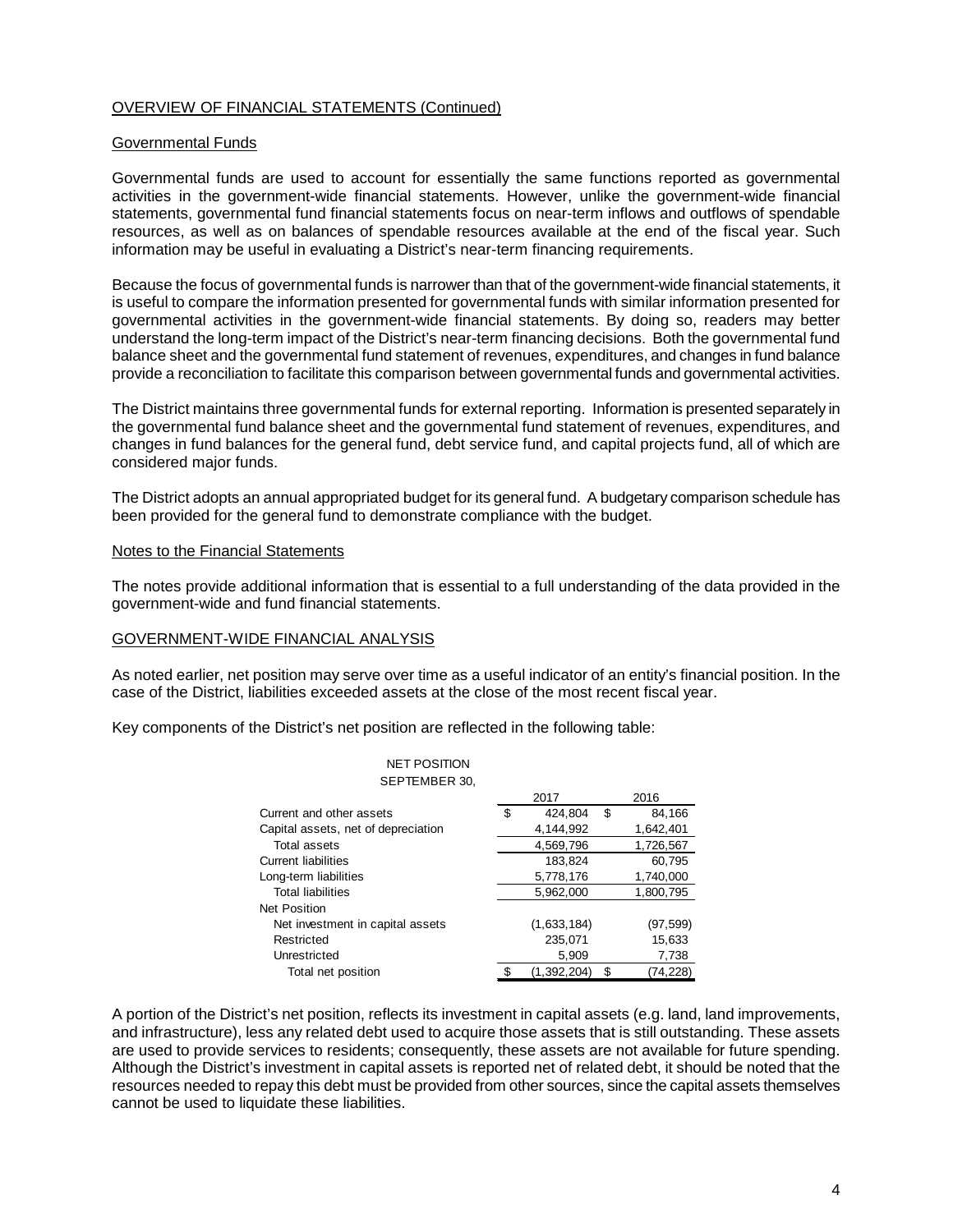## GOVERNMENT-WIDE FINANCIAL ANALYSIS (Continued)

The restricted portion of the District's net position represents resources that are subject to external restrictions on how they may be used. The remaining balance of unrestricted net position may be used to meet the District's other obligations.

The District's net position decreased during the most recent fiscal year. The majority of the decrease was the result of the conveyance of infrastructure to the County and issuance costs associated with the new Series 2017 Bonds.

Key elements of the change in net position are reflected in the following table:

CHANGES IN NET POSITION

| <u>UI IANULU IN NL I I UUITIUN</u>      |    |               |    |           |  |  |  |  |  |  |  |
|-----------------------------------------|----|---------------|----|-----------|--|--|--|--|--|--|--|
| FOR THE FISCAL YEAR ENDED SEPTEMBER 30, |    |               |    |           |  |  |  |  |  |  |  |
|                                         |    | 2017          |    | 2016      |  |  |  |  |  |  |  |
| Revenues:                               |    |               |    |           |  |  |  |  |  |  |  |
| Program revenues                        |    |               |    |           |  |  |  |  |  |  |  |
| Charges for services                    | \$ | 229,431       | \$ | 127,423   |  |  |  |  |  |  |  |
| Operating grants and contributions      |    | 92,441        |    | 99,004    |  |  |  |  |  |  |  |
| Capital grants and contributions        |    | 46            |    |           |  |  |  |  |  |  |  |
| General revenues                        |    | 51            |    |           |  |  |  |  |  |  |  |
| Total revenues                          |    | 321,969       |    | 226,427   |  |  |  |  |  |  |  |
| Expenses:                               |    |               |    |           |  |  |  |  |  |  |  |
| General government                      |    | 80,767        |    | 54,422    |  |  |  |  |  |  |  |
| Physical environment                    |    | 79,706        |    | 20,196    |  |  |  |  |  |  |  |
| Bond issuance costs                     |    | 236,575       |    |           |  |  |  |  |  |  |  |
| Conveyance of capital assets            |    | 1,044,200     |    |           |  |  |  |  |  |  |  |
| Interest                                |    | 198,697       |    | 104,379   |  |  |  |  |  |  |  |
| Total expenses                          |    | 1,639,945     |    | 178,997   |  |  |  |  |  |  |  |
| Change in net position                  |    | (1, 317, 976) |    | 47,430    |  |  |  |  |  |  |  |
| Net position - beginning                |    | (74, 228)     |    | (121,658) |  |  |  |  |  |  |  |
| Net position - ending                   | \$ | (1,392,204)   | \$ | (74, 228) |  |  |  |  |  |  |  |

As noted above and in the statement of activities, the cost of all governmental activities during the fiscal year ended September 30, 2017 was \$1,639,945. The costs of the District's activities were funded by program revenues which were comprised primarily of assessments and Developer contribution. Program revenues increased as a result of an increase in the assessment levy coupled with an increase in Developer contributions. In total, expenses, including depreciation, increased from the prior fiscal year. The majority of the increase was the result of the conveyance of infrastructure to the County, Bond issuance costs and an increase in interest expense on new debt, depreciation on assets placed in service, and an increase in professional services including the landscape maintenance.

### GENERAL BUDGETING HIGHLIGHTS

An operating budget was adopted and maintained by the governing board for the District pursuant to the requirements of Florida Statutes. The budget is adopted using the same basis of accounting that is used in preparation of the fund financial statements. The legal level of budgetary control, the level at which expenditures may not exceed budget, is in the aggregate. Any budget amendments that increase the aggregate budgeted appropriations must be approved by the Board of Supervisors. Actual general fund expenditures for the fiscal year ended September 30, 2017 exceeded appropriations by \$37,199. The over expenditures were funded by Developer contributions.

# CAPITAL ASSETS AND DEBT ADMINISTRATION

### Capital Assets

At September 30, 2017, the District had \$4,188,922 invested in capital assets for its governmental activities. In the government-wide financial statements depreciation of \$43,930 has been taken, which resulted in a net book value of \$4,144,992. More detailed information about the District's capital assets is presented in the notes of the financial statements.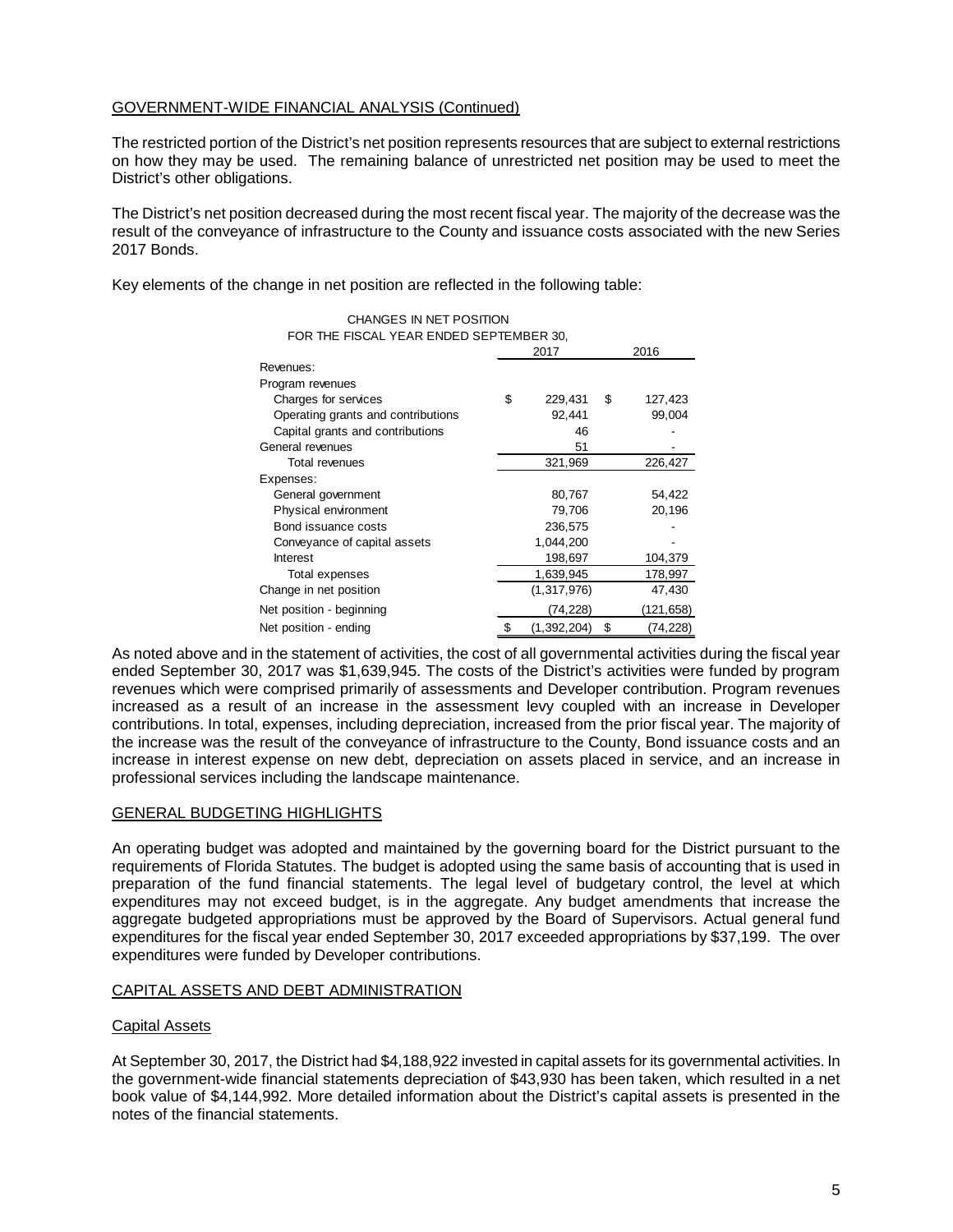# CAPITAL ASSETS AND DEBT ADMINISTRATION (Continued)

### Capital Debt

At September 30, 2017, the District had \$5,805,000 in Bonds outstanding for its governmental activities. More detailed information about the District's capital debt is presented in the notes of the financial statements.

### ECONOMIC FACTORS AND NEXT YEAR'S BUDGET

The District does not anticipate any major projects or significant changes to its infrastructure maintenance program for the subsequent fiscal year. In addition, it is anticipated that the general operations of the District will increase.

### CONTACTING THE DISTRICT'S FINANCIAL MANAGEMENT

This financial report is designed to provide our citizens, land owners, taxpayers, customers, investors and creditors with a general overview of the District's finances and to demonstrate the District's accountability for the financial resources it manages and the stewardship of the facilities it maintains. If you have questions about this report or need additional financial information, contact the Bullfrog Creek Community Development District's Finance Department at 2005 Pan Am Circle, Suite 120, Tampa, FL 33607.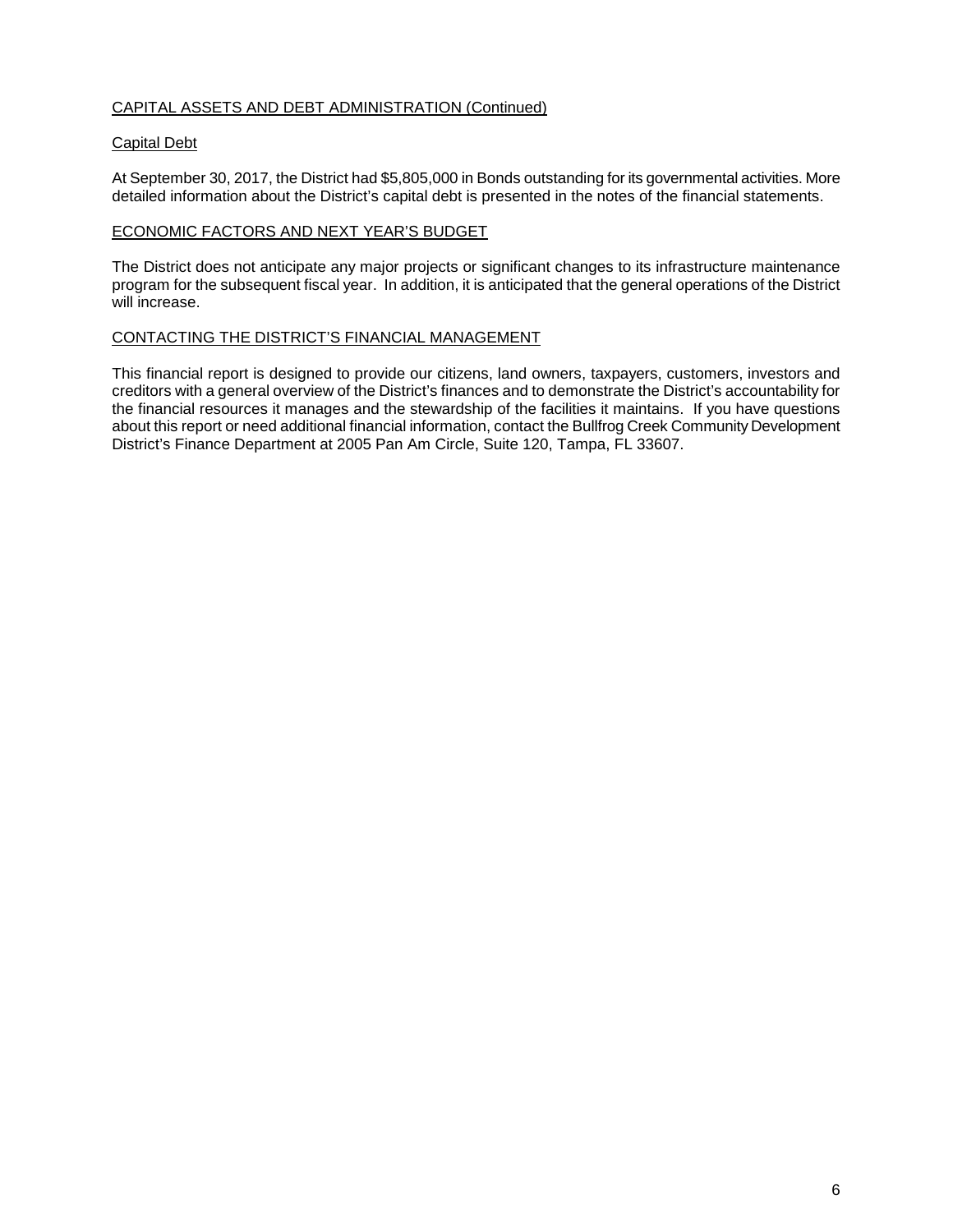# **BULLFROG CREEK COMMUNITY DEVELOPMENT DISTRICT HILLSBOROUGH COUNTY, FLORIDA STATEMENT OF NET POSITION SEPTEMBER 30, 2017**

|                                  | Governmental      |
|----------------------------------|-------------------|
|                                  | Activities        |
| <b>ASSETS</b>                    |                   |
| Cash                             | \$<br>115         |
| Assessments receivable           | 1,421             |
| Accounts receivable              | 625               |
| Due from Developer               | 22,387            |
| Prepaid items                    | 3,815             |
| Deposits                         | 3,435             |
| Restricted assets:               |                   |
| Investments                      | 393,006           |
| Capital assets:                  |                   |
| Nondepreciable                   | 1,863,431         |
| Depreciable, net                 | 2,281,561         |
| <b>Total assets</b>              | 4,569,796         |
|                                  |                   |
| <b>LIABILITIES</b>               |                   |
| Accounts payable                 | 45,009            |
| Accrued interest payable         | 138,815           |
| Non-current liabilities:         |                   |
| Due within one year              | 15,000            |
| Due in more than one year        | 5,763,176         |
| <b>Total liabilities</b>         | 5,962,000         |
| <b>NET POSITION</b>              |                   |
| Net investment in capital assets | (1,633,184)       |
| Restricted for debt service      | 221,229           |
| Restricted for capital projects  | 13,842            |
| Unrestricted                     | 5,909             |
| Total net position               | \$<br>(1,392,204) |
|                                  |                   |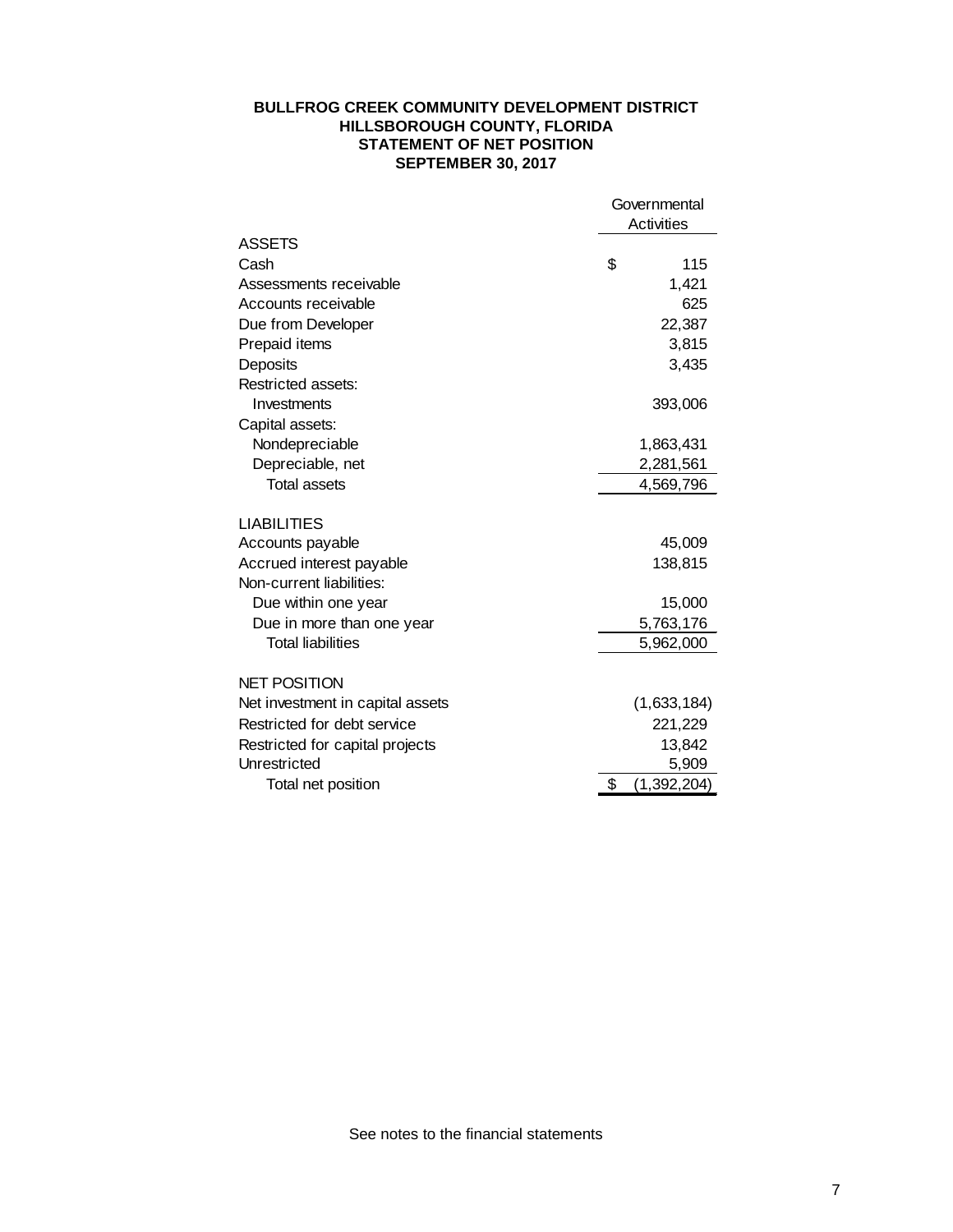# **BULLFROG CREEK COMMUNITY DEVELOPMENT DISTRICT HILLSBOROUGH COUNTY, FLORIDA STATEMENT OF ACTIVITIES FOR THE FISCAL YEAR ENDED SEPTEMBER 30, 2017**

|                               |                          |                                  |                |                  |               | Net (Expense)     |
|-------------------------------|--------------------------|----------------------------------|----------------|------------------|---------------|-------------------|
|                               |                          |                                  |                |                  |               | Revenue and       |
|                               |                          |                                  |                |                  |               | Changes in Net    |
|                               |                          |                                  |                | Program Revenues |               | Position          |
|                               |                          | Charges                          |                | Operating        | Capital       |                   |
|                               |                          | for                              |                | Grants and       | Grants and    | Governmental      |
| <b>Functions/Programs</b>     | <b>Expenses</b>          | Services                         |                | Contributions    | Contributions | Activities        |
| Primary government:           |                          |                                  |                |                  |               |                   |
| Governmental activities:      |                          |                                  |                |                  |               |                   |
| General government            | \$<br>80,767             | \$<br>87,033                     | $\mathfrak{S}$ |                  | \$            | \$<br>6,266       |
| Physical environment          | 79,706                   |                                  |                | 27,630           | 46            | (52,030)          |
| Interest on long-term debt    | 198,697                  | 142,398                          |                | 64,811           |               | 8,512             |
| Conveyance of capital assets  | 1,044,200                |                                  |                |                  |               | (1,044,200)       |
| Bond issuance costs           | 236,575                  |                                  |                |                  |               | (236, 575)        |
| Total governmental activities | 1,639,945                | 229,431                          |                | 92,441           | 46            | (1,318,027)       |
|                               |                          |                                  |                |                  |               |                   |
|                               | General revenues:        |                                  |                |                  |               |                   |
|                               |                          | Unrestricted investment earnings |                |                  |               | 51                |
|                               |                          | Total general revenues           |                |                  |               | 51                |
|                               | Change in net position   |                                  |                |                  |               | (1, 317, 976)     |
|                               | Net position - beginning |                                  |                |                  |               | (74, 228)         |
|                               | Net position - ending    |                                  |                |                  |               | \$<br>(1,392,204) |

See notes to the financial statements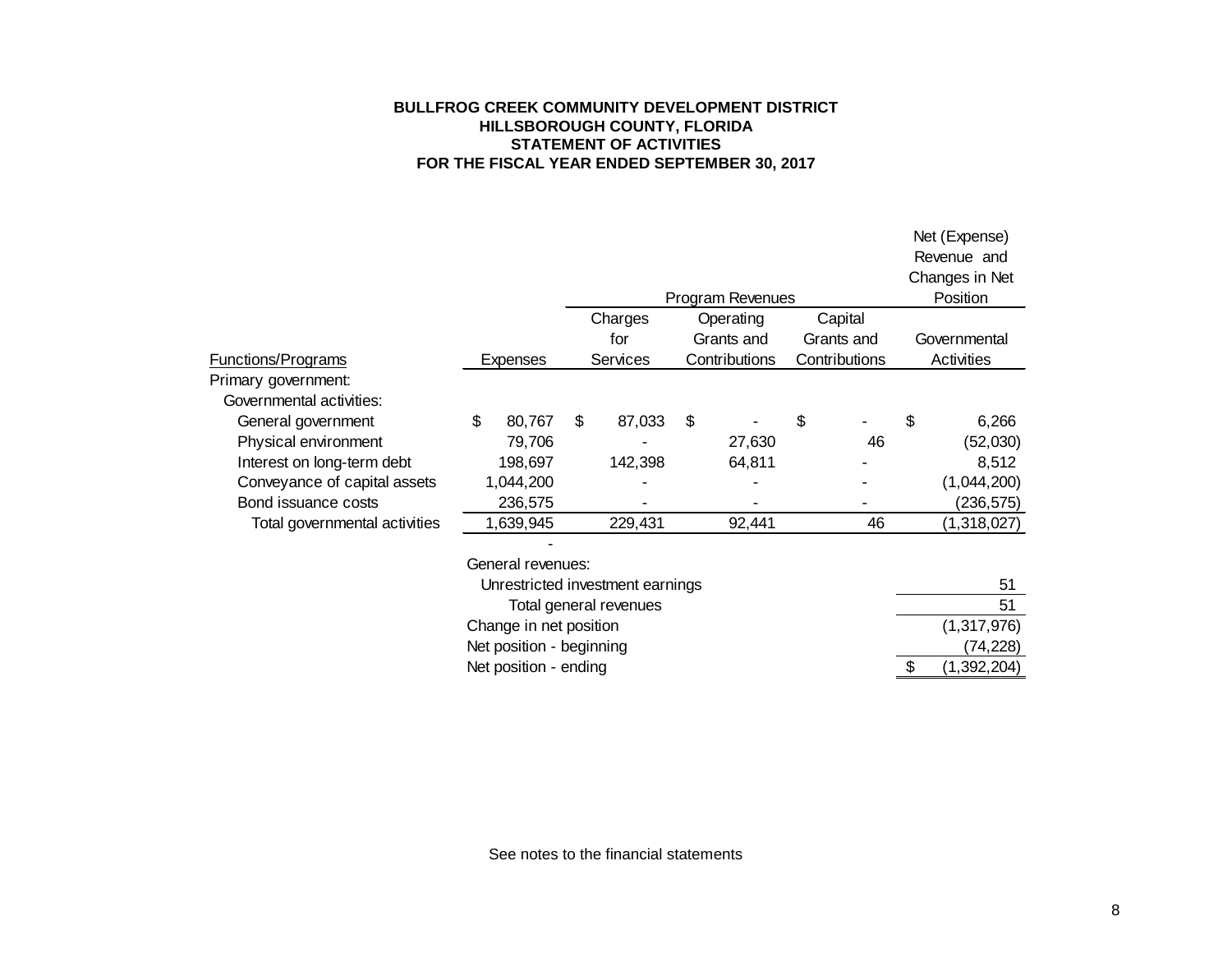## **BULLFROG CREEK COMMUNITY DEVELOPMENT DISTRICT HILLSBOROUGH COUNTY, FLORIDA BALANCE SHEET GOVERNMENTAL FUNDS SEPTEMBER 30, 2017**

|                                                                  |              | Major Funds   |              | Total         |
|------------------------------------------------------------------|--------------|---------------|--------------|---------------|
|                                                                  |              | Debt          | Capital      | Governmental  |
|                                                                  | General      | Service       | Projects     | Funds         |
| <b>ASSETS</b>                                                    |              |               |              |               |
| Cash                                                             | \$<br>115    | \$            | \$           | \$<br>115     |
| Investments                                                      |              | 359,164       | 33,842       | 393,006       |
| Assessments receivable                                           | 541          | 880           |              | 1,421         |
| Accounts receivable                                              | 625          |               |              | 625           |
| Due from Developer                                               | 22,387       |               |              | 22,387        |
| Prepaid items                                                    | 3,815        |               |              | 3,815         |
| Deposits                                                         | 3,435        |               |              | 3,435         |
| <b>Total assets</b>                                              | \$<br>30,918 | \$<br>360,044 | \$<br>33,842 | \$<br>424,804 |
|                                                                  |              |               |              |               |
| LIABILITIES, DEFERRED INFLOWS OF<br>RESOURCES, AND FUND BALANCES |              |               |              |               |
| Liabilities:                                                     |              |               |              |               |
| Accounts payable                                                 | \$<br>25,009 | \$            | \$<br>20,000 | \$<br>45,009  |
| <b>Total liabilities</b>                                         | 25,009       |               | 20,000       | 45,009        |
| Fund balances:<br>Nonspendable:                                  |              |               |              |               |
| Prepaid and other items                                          | 7,250        |               |              | 7,250         |
| Restricted for:<br>Debt service                                  |              | 360,044       |              | 360,044       |
| Capital projects                                                 |              |               | 13,842       | 13,842        |
| Unassigned                                                       | (1, 341)     |               |              | (1, 341)      |
| <b>Total fund balances</b>                                       | 5,909        | 360,044       | 13,842       | 379,795       |
|                                                                  |              |               |              |               |
| Total liabilities and fund balances                              | \$<br>30,918 | \$<br>360,044 | \$<br>33,842 | \$<br>424,804 |

See notes to the financial statements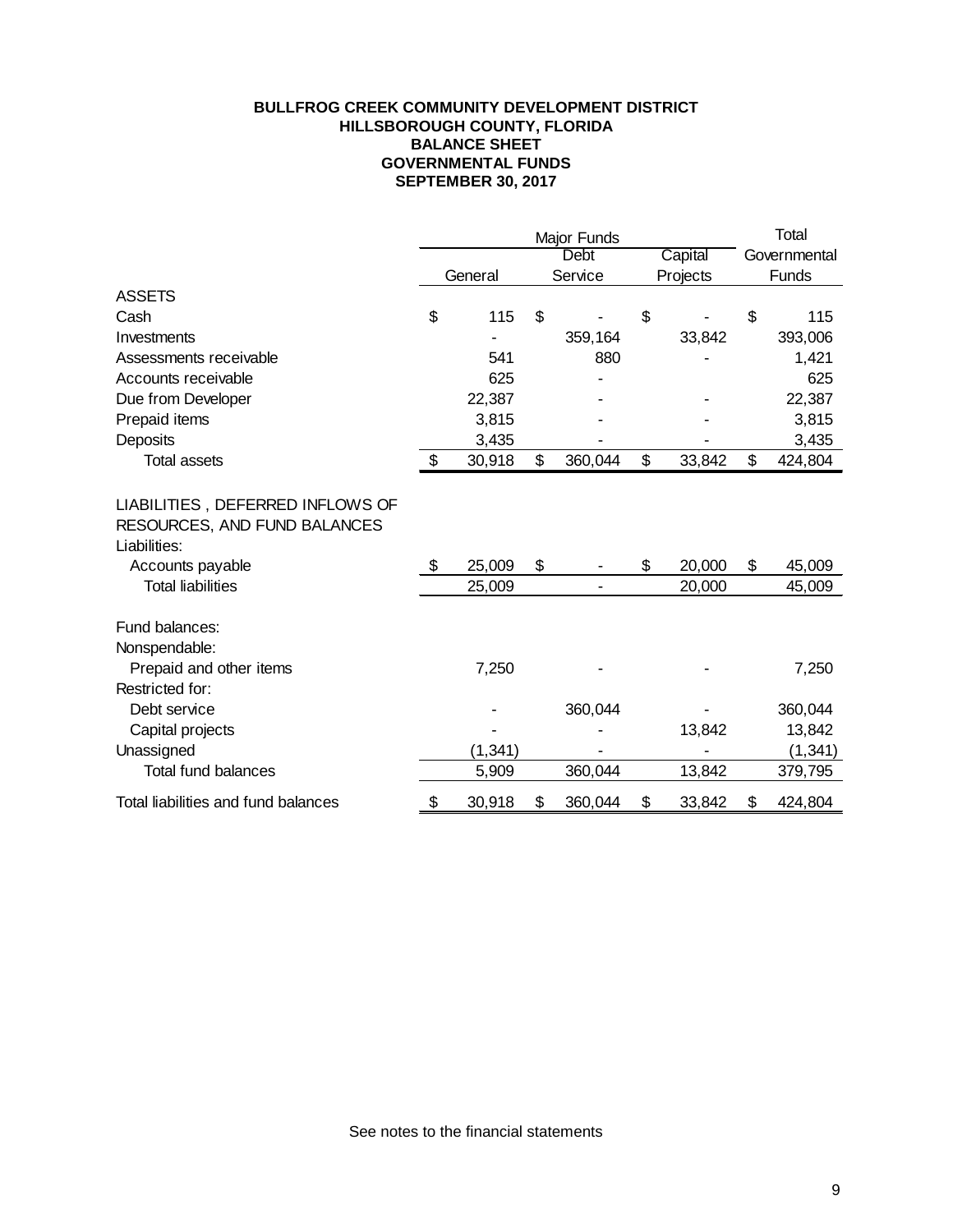# **BULLFROG CREEK COMMUNITY DEVELOPMENT DISTRICT HILLSBOROUGH COUNTY, FLORIDA RECONCILIATION OF THE BALANCE SHEET – GOVERMENTAL FUNDS TO THE STATEMENTS OF NET POSITION SEPTEMBER 30, 2017**

| Total fund balances - governmental funds                                                                                                                                                                                                                                                                         |                       | \$<br>379,795 |
|------------------------------------------------------------------------------------------------------------------------------------------------------------------------------------------------------------------------------------------------------------------------------------------------------------------|-----------------------|---------------|
| Amounts reported for governmental activities in the statement of net position<br>are different because:                                                                                                                                                                                                          |                       |               |
| Capital assets used in governmental activities are not financial<br>resources and, therefore, are not reported as assets in the<br>governmental funds. The statement of net position includes those<br>capital assets, net of any accumulated depreciation, in the net<br>position of the government as a whole. |                       |               |
| Cost of capital assets<br>Accumulated depreciation                                                                                                                                                                                                                                                               | 4,188,922<br>(43,930) | 4,144,992     |
| Assets recorded in the governmental fund financial statements that<br>are not available to pay for current-period expenditures are<br>unavailable revenue in the governmental funds.                                                                                                                             |                       |               |
| Liabilities not due and payable from current available resources<br>are not reported as liabilities in the governmental fund statements.<br>All liabilities, both current and long-term, are reported in the<br>government-wide financial statements.                                                            |                       |               |
| Accrued interest payable<br>Discount on bonds                                                                                                                                                                                                                                                                    | (138, 815)<br>26,824  |               |
| Bonds payable                                                                                                                                                                                                                                                                                                    | (5,805,000)           | (5,916,991)   |
| Net position of governmental activities                                                                                                                                                                                                                                                                          |                       | \$(1,392,204) |
|                                                                                                                                                                                                                                                                                                                  |                       |               |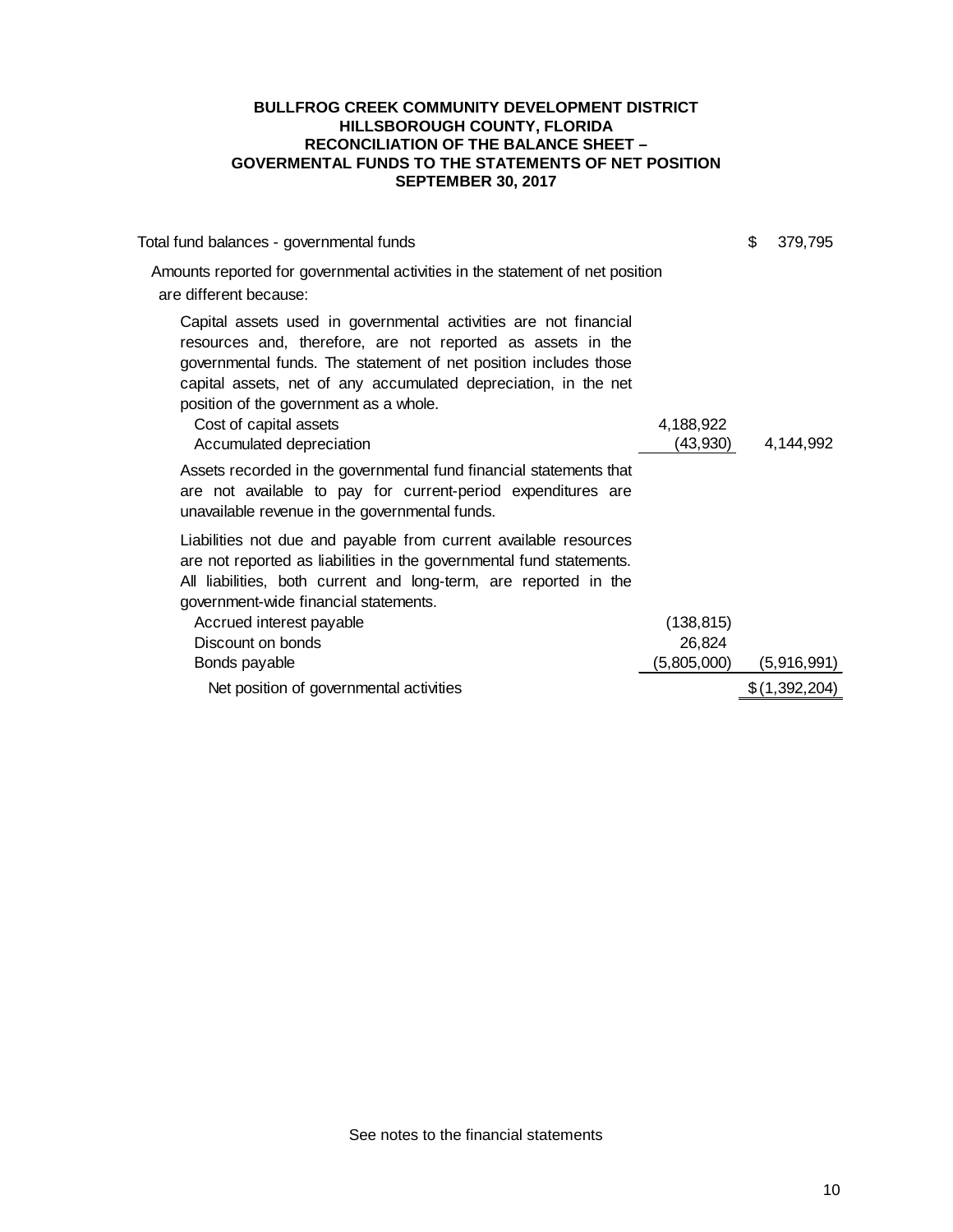### **BULLFROG CREEK COMMUNITY DEVELOPMENT DISTRICT HILLSBOROUGH COUNTY, FLORIDA STATEMENT OF REVENUES, EXPENDITURES, AND CHANGES IN FUND BALANCES GOVERNMENTAL FUNDS FOR THE FISCAL YEAR ENDED SEPTEMBER 30, 2017**

|                                      |              | Major Funds   |              |              | Total       |
|--------------------------------------|--------------|---------------|--------------|--------------|-------------|
|                                      |              | Debt          | Capital      | Governmental |             |
|                                      | General      | Service       | Projects     |              | Funds       |
| <b>REVENUES</b>                      |              |               |              |              |             |
| Assessments                          | \$<br>87,033 | \$<br>142,000 | \$           | \$           | 229,033     |
| Developer contributions              | 47,050       | 64,811        |              |              | 111,861     |
| Interest earnings                    | 51           | 398           | 46           |              | 495         |
| <b>Total revenues</b>                | 134,134      | 207,209       | 46           |              | 341,389     |
| <b>EXPENDITURES</b>                  |              |               |              |              |             |
| Current:                             |              |               |              |              |             |
| General government                   | 80,767       |               |              |              | 80,767      |
| Physical environment                 | 35,776       |               |              |              | 35,776      |
| Debt Service:                        |              |               |              |              |             |
| Principal                            |              | 55,000        |              |              | 55,000      |
| Interest                             |              | 102,716       |              |              | 102,716     |
| Bond issue costs                     |              |               | 236,575      |              | 236,575     |
| Capital outlay                       |              |               | 3,590,721    |              | 3,590,721   |
| Total expenditures                   | 116,543      | 157,716       | 3,827,296    |              | 4,101,555   |
| Excess (deficiency) of revenues      |              |               |              |              |             |
| over (under) expenditures            | 17,591       | 49,493        | (3,827,250)  |              | (3,760,166) |
| OTHER FINANCING SOURCES (USES)       |              |               |              |              |             |
| Transfer in (out)                    |              | (107)         | 107          |              |             |
| Bond discount                        |              |               | (27, 279)    |              | (27, 279)   |
| Bond proceeds                        |              | 251,736       | 3,868,264    |              | 4,120,000   |
| Total other financing sources (uses) |              | 251,629       | 3,841,092    |              | 4,092,721   |
| Net change in fund balances          | 17,591       | 301,122       | 13,842       |              | 332,555     |
| Fund balances - beginning            | (11,682)     | 58,922        |              |              | 47,240      |
| Fund balances - ending               | \$<br>5,909  | \$<br>360,044 | \$<br>13,842 | \$           | 379,795     |

See notes to the financial statements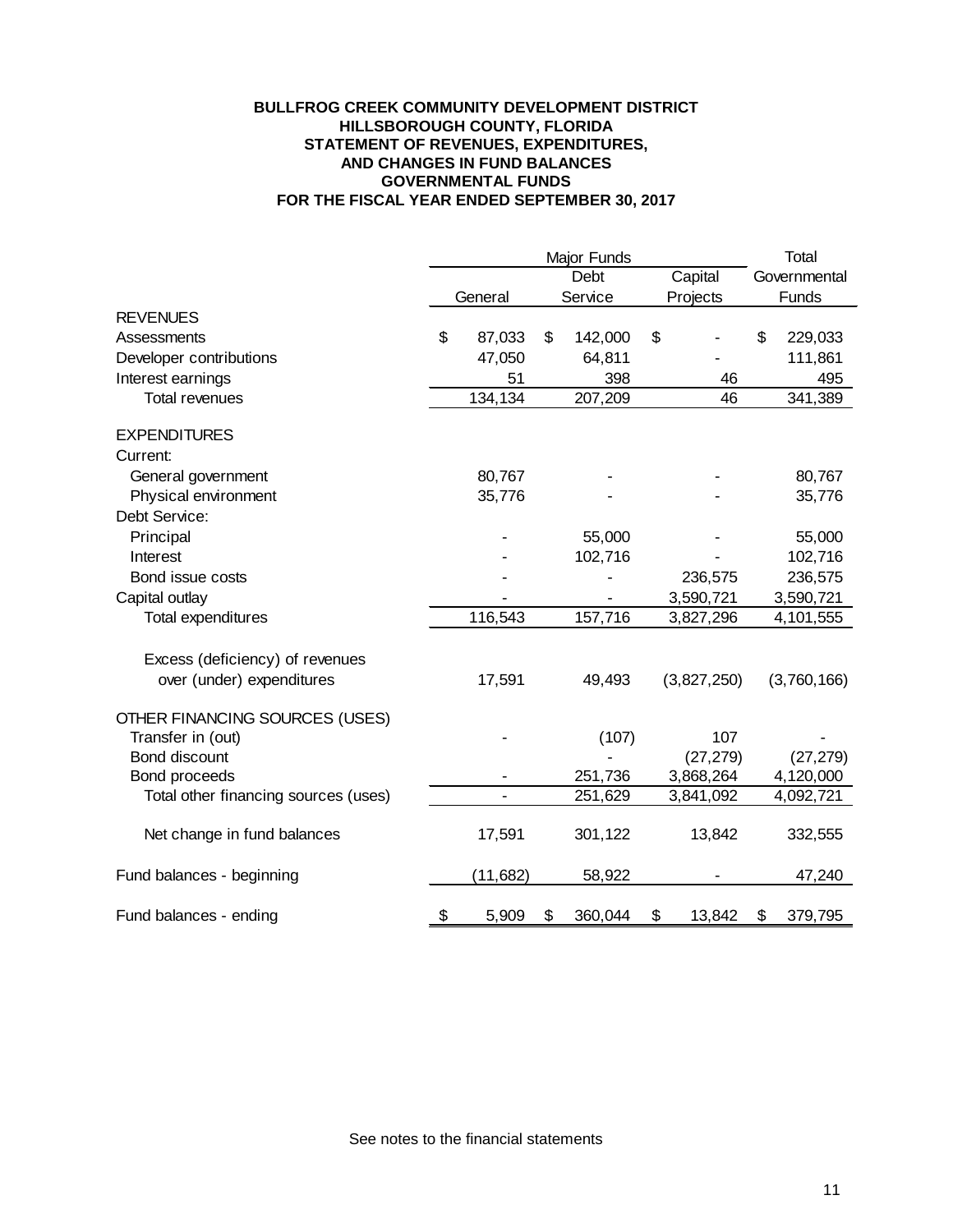# **BULLFROG CREEK COMMUNITY DEVELOPMENT DISTRICT HILLSBOROUGH COUNTY, FLORIDA RECONCILIATION OF THE STATEMENT OF REVENUES, EXPENDITURES AND CHANGES IN FUND BALANCES OF GOVERNMENTAL FUNDS TO THE STATEMENT OF ACTIVITIES FOR THE FISCAL YEAR ENDED SEPTEMBER 30, 2017**

| Net change in fund balances - total governmental funds                                                                                                                                                                                          | \$<br>332,555 |
|-------------------------------------------------------------------------------------------------------------------------------------------------------------------------------------------------------------------------------------------------|---------------|
| Amounts reported for governmental activities in the statement of activities are different<br>because:                                                                                                                                           |               |
| Governmental funds report capital outlays as expenditures, however, in the<br>statement of activities, the cost of those assets is eliminated and capitalized in<br>the statement of net position.                                              | 3,590,721     |
| Repayment of long-term liabilities are reported as expenditures in the<br>governmental fund financial statements, but such repayments reduce liabilities in<br>the statement of net position and are eliminated in the statement of activities. | 55,000        |
| Governmental funds report the face amount of Bonds issued as financial<br>resources when debt is first issued, whereas these amounts are eliminated in<br>the statement of activities and recognized as long-term liabilities in the statement  |               |
| of net position.                                                                                                                                                                                                                                | (4, 120, 000) |
| Depreciation on capital assets is not recognized in the governmental fund<br>financial statements, but is reported as an expense in the statement of activities.                                                                                | (43,930)      |
| Certain revenues were unavailable for the fund financial statements in the prior<br>fiscal year. In the current fiscal year, these revenues were recorded in the<br>governmental fund financial statements.                                     | (19, 420)     |
| In connection with the issuance of the Bonds, the<br>original<br>issue<br>discount/premium is reported as a financing use/source when debt is first<br>issued, whereas this amount is eliminated in the statement of activities and             |               |
| reduces/increases long-term liabilities in the statement of net position.                                                                                                                                                                       | 27,279        |
| Conveyances of infrastructure improvements to other governments of previously<br>capitalized capital assets is recorded as an expense in the statement of                                                                                       | (1,044,200)   |
| Amortization of Bond discounts/premiums is not recognized in the governmental<br>fund financial statements, but is reported as an expense in the statement of<br>activities.                                                                    | (455)         |
| The change in accrued interest on long-term liabilities between the current and<br>prior fiscal year recorded in the statement of activities but not in the                                                                                     |               |
| governmental fund financial statements.                                                                                                                                                                                                         | (95, 526)     |
| Change in net position of governmental activities                                                                                                                                                                                               | \$(1,317,976) |
|                                                                                                                                                                                                                                                 |               |

See notes to the financial statements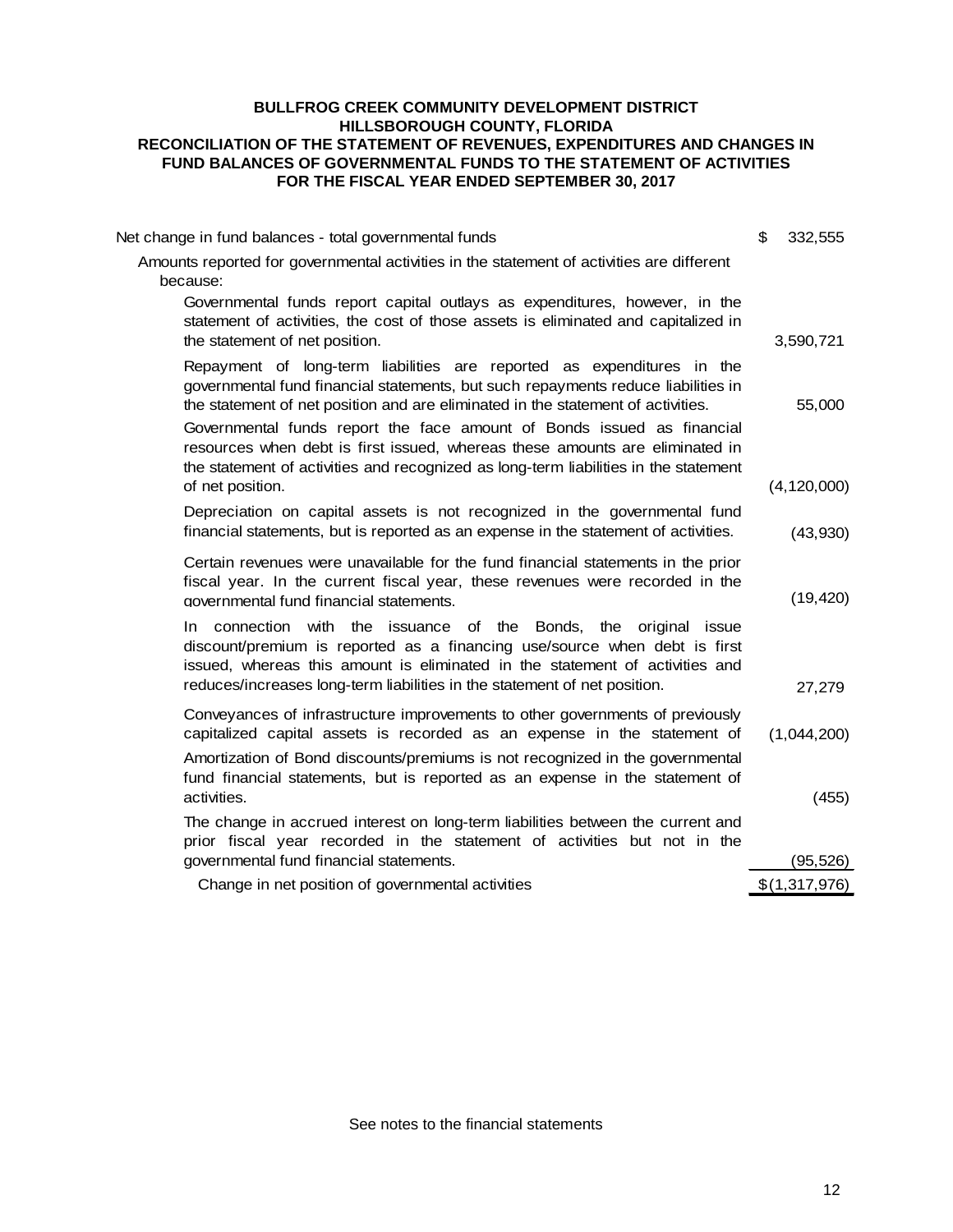# **BULLFROG CREEK COMMUNITY DEVELOPMENT DISTRICT HILLSBOROUGH COUNTY, FLORIDA NOTES TO FINANCIAL STATEMENTS**

# **NOTE 1 – NATURE OF ORGANIZATION AND REPORTING ENTITY**

Bullfrog Creek Community Development District ("District") was established on January 14, 2014 by Ordinance 14-1 of the Hillsborough County, Florida, pursuant to the Uniform Community Development District Act of 1980, otherwise known as Chapter 190, Florida Statutes. The Act provides among other things, the power to manage basic services for community development, power to borrow money and issue bonds, and to levy and assess non-ad valorem assessments for the financing and delivery of capital infrastructure.

The District was established for the purposes of financing and managing the acquisition, construction, maintenance and operation of a portion of the infrastructure necessary for community development within the District.

The District is governed by the Board of Supervisors ("Board"), which is composed of five members. The Supervisors are elected by the owners of the property within the District. The Board of Supervisors of the District exercise all powers granted to the District pursuant to Chapter 190, Florida Statutes. At September 30, 2017, all of the Board members are affiliated with Lennar Homes, LLC and Soho Capital ("Developers").

The Board has the final responsibility for:

- 1. Assessing and levying assessments.<br>2. Approving budgets.
- 2. Approving budgets.
- 3. Exercising control over facilities and properties.
- 4. Controlling the use of funds generated by the District.
- 5. Approving the hiring and firing of key personnel.
- 6. Financing improvements.

The financial statements were prepared in accordance with Governmental Accounting Standards Board ("GASB") Statements. Under the provisions of those standards, the financial reporting entity consists of the primary government, organizations for which the District is considered to be financially accountable, and other organizations for which the nature and significance of their relationship with the District are such that, if excluded, the financial statements of the District would be considered incomplete or misleading. There are no entities considered to be component units of the District; therefore, the financial statements include only the operations of the District.

## **NOTE 2 – SUMMARY OF SIGNIFICANT ACCOUNTING POLICIES**

### **Government-Wide and Fund Financial Statements**

The basic financial statements include both government-wide and fund financial statements.

The government-wide financial statements (i.e., the statement of net position and the statement of activities) report information on all of the non-fiduciary activities of the primary government. For the most part, the effect of interfund activity has been removed from these statements.

The statement of activities demonstrates the degree to which the direct expenses of a given function or segment is offset by program revenues. *Direct expenses* are those that are clearly identifiable with a specific function or segment. *Program revenues* include 1) charges to customers who purchase, use or directly benefit from goods, services or privileges provided by a given function or segment. Operating-type special assessments for maintenance and debt service are treated as charges for services and 2) grants and contributions that are restricted to meeting the operational or capital requirements of a particular function or segment. Other items not included among program revenues are reported instead as *general revenues*.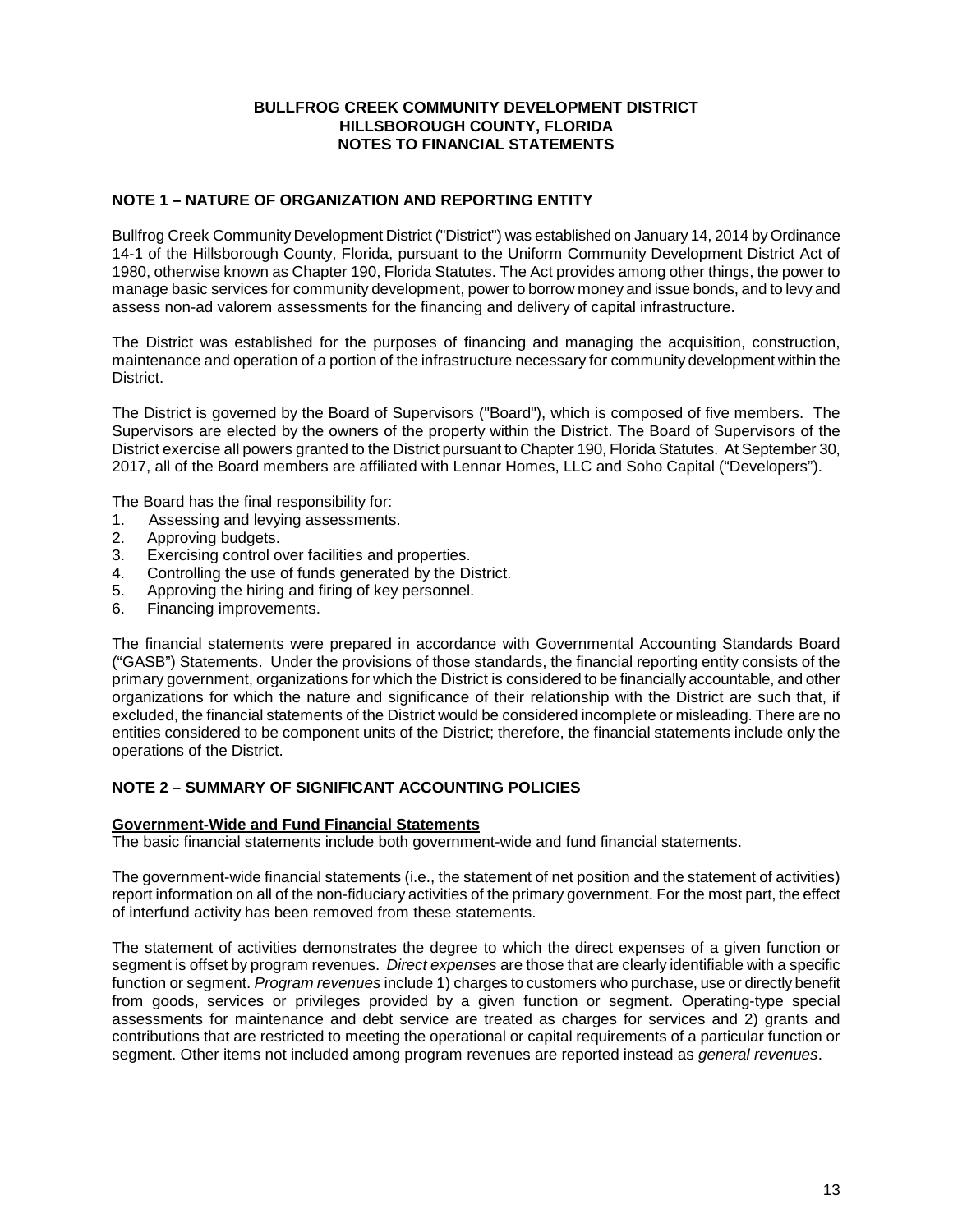# **Measurement Focus, Basis of Accounting and Financial Statement Presentation**

The government-wide financial statements are reported using the *economic resources measurement* focus and the *accrual basis of accounting*. Revenues are recorded when earned and expenses are recorded when a liability is incurred, regardless of the timing of related cash flows. Assessments are recognized as revenues in the year for which they are levied. Grants and similar items are to be recognized as revenue as soon as all eligibility requirements imposed by the provider have been met.

Governmental fund financial statements are reported using the *current financial resources measurement focus* and the *modified accrual basis of accounting*. Revenues are recognized as soon as they are both measurable and available. Revenues are considered to be *available* when they are collectible within the current period or soon enough thereafter to pay liabilities of the current period. For this purpose, the government considers revenues to be available if they are collected within 60 days of the end of the current fiscal period. Expenditures are recorded when a liability is incurred, as under accrual accounting. However, debt service expenditures are recorded only when payment is due.

#### Assessments

Assessments are non-ad valorem assessments on all platted lots within the District. Assessments are levied each November 1 on property as of the previous January 1 to pay for the operations and maintenance of the District. The fiscal year for which annual assessments are levied begins on October 1 with discounts available for payments through February 28 and become delinquent on April 1. For debt service assessments, amounts collected as advance payments are used to prepay a portion of the Bonds outstanding. Otherwise, assessments are collected annually to provide funds for the debt service on the portion of the Bonds which are not paid with prepaid assessments.

Assessments and interest associated with the current fiscal period are all considered to be susceptible to accrual and so have been recognized as revenues of the current fiscal period. Only the portion of assessments receivable due within the current fiscal period is considered to be susceptible to accrual as revenue of the current period.

The District reports the following major governmental funds:

#### General Fund

The general fund is the general operating fund of the District. It is used to account for all financial resources except those required to be accounted for in another fund.

#### Debt Service Fund

The debt service fund is used to account for the accumulation of resources for the annual payment of principal and interest on long-term debt.

### Capital Projects Fund

This fund accounts for the financial resources to be used for the acquisition or construction of major infrastructure within the District

As a general rule, the effect of interfund activity has been eliminated from the government-wide financial statements.

When both restricted and unrestricted resources are available for use, it is the District's policy to use restricted resources first for qualifying expenditures, then unrestricted resources as they are needed.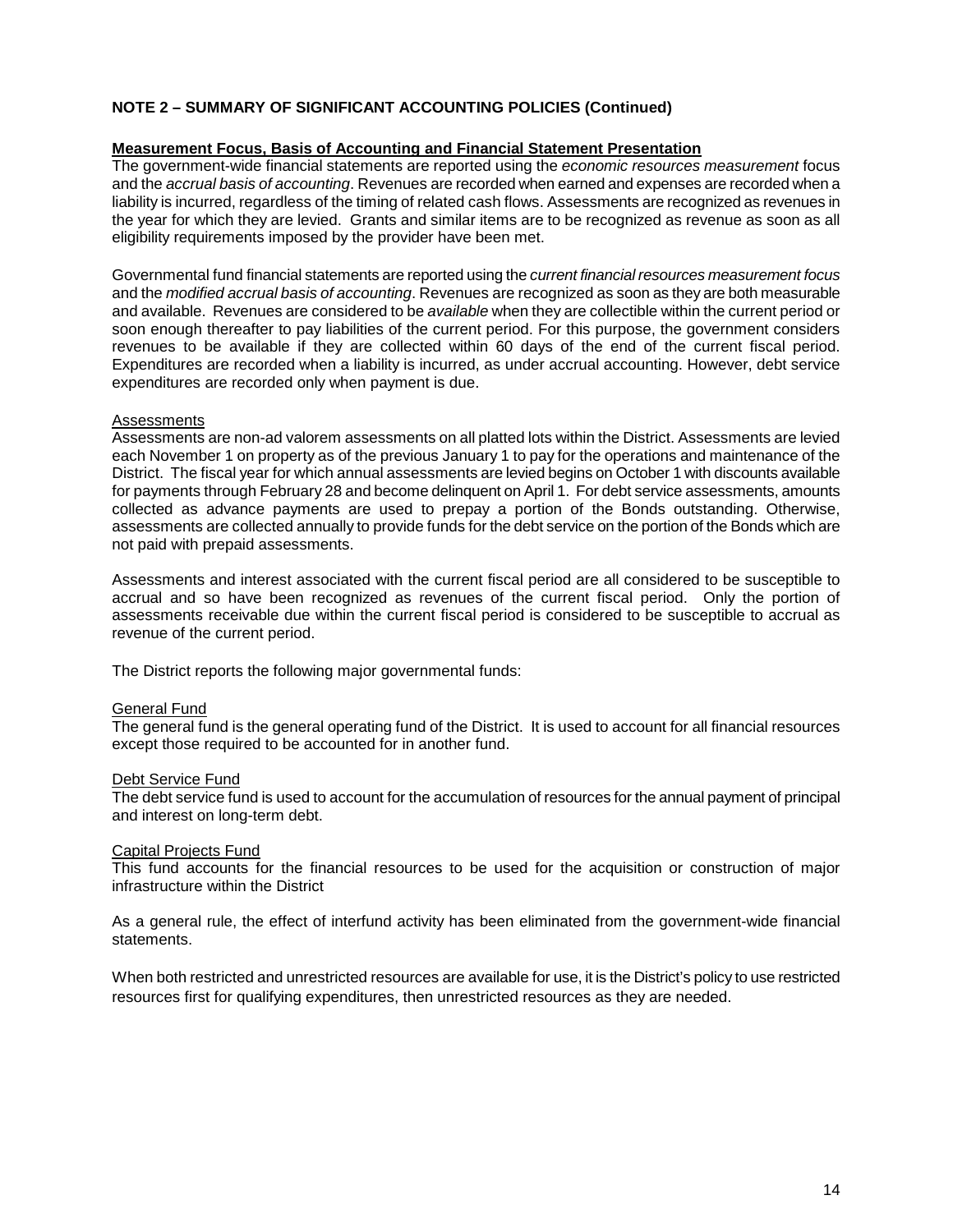### **Assets, Liabilities and Net Position or Equity**

### Restricted Assets

These assets represent cash and investments set aside pursuant to Bond covenants or other contractual restrictions.

### Deposits and Investments

The District's cash and cash equivalents are considered to be cash on hand and demand deposits (interest and non-interest bearing).

The District has elected to proceed under the Alternative Investment Guidelines as set forth in Section 218.415 (17) Florida Statutes. The District may invest any surplus public funds in the following:

- a) The Local Government Surplus Trust Funds, or any intergovernmental investment pool authorized pursuant to the Florida Interlocal Cooperation Act;
- b) Securities and Exchange Commission registered money market funds with the highest credit quality rating from a nationally recognized rating agency;
- c) Interest bearing time deposits or savings accounts in qualified public depositories;
- d) Direct obligations of the U.S. Treasury.

Securities listed in paragraph c and d shall be invested to provide sufficient liquidity to pay obligations as they come due.

The District records all interest revenue related to investment activities in the respective funds. Investments are measured at amortized cost or reported at fair value as required by generally accepted accounting principles.

### Prepaid Items

Certain payments to vendors reflect costs applicable to future accounting periods and are recorded as prepaid items in both government-wide and fund financial statements.

Capital assets which include property, plant and equipment, and infrastructure assets (e.g., roads, sidewalks and similar items) are reported in the government activities columns in the government-wide financial statements. Capital assets are defined by the government as assets with an initial, individual cost of more than \$5,000 (amount not rounded) and an estimated useful life in excess of two years. Such assets are recorded at historical cost or estimated historical cost if purchased or constructed. Donated capital assets are recorded at estimated fair market value at the date of donation.

The costs of normal maintenance and repairs that do not add to the value of the asset or materially extend assets lives are not capitalized. Major outlays for capital assets and improvements are capitalized as projects are constructed.

Property, plant and equipment of the District are depreciated using the straight-line method over the following estimated useful lives:

Assets Years Improvements other than buildings 30

In the governmental fund financial statements, amounts incurred for the acquisition of capital assets are reported as fund expenditures. Depreciation expense is not reported in the governmental fund financial statements.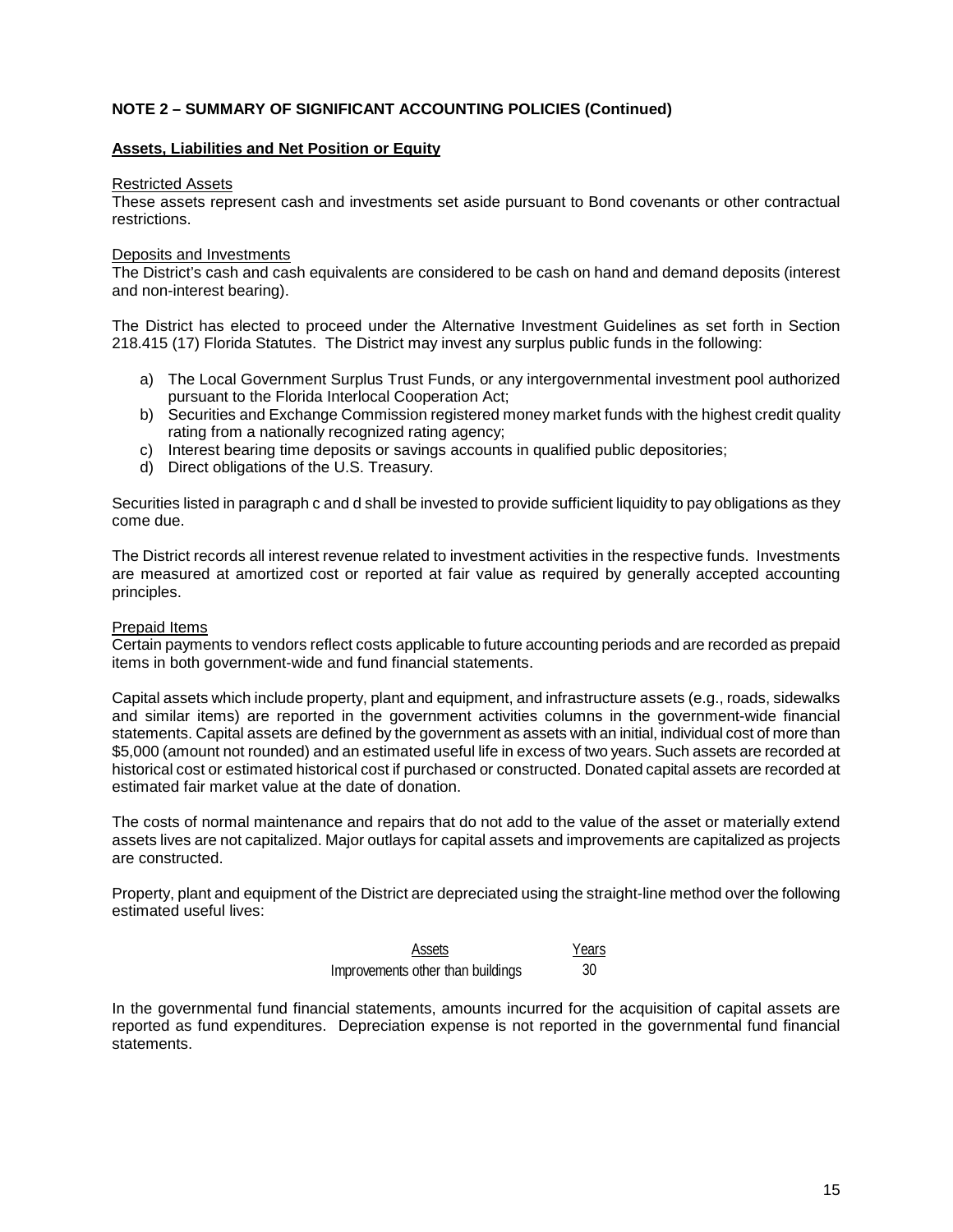# **Assets, Liabilities and Net Position or Equity (Continued)**

#### Unearned Revenue

Governmental funds report unearned revenue in connection with resources that have been received, but not yet earned.

#### Long-Term Obligations

In the government-wide financial statements long-term debt and other long-term obligations are reported as liabilities in the statement of net position. Bond premiums and discounts are deferred and amortized over the life of the Bond. Bonds payable are reported net of the applicable premium or discounts. Bond issuance costs are expensed when incurred.

In the fund financial statements, governmental fund types recognize premiums and discounts, as well as issuance costs, during the period of issuance. The face amount of debt issued is reported as other financing sources. Premiums received on debt issuances are reported as other financing sources while discounts on debt issuances are reported as other financing uses. Issuance costs, whether or not withheld from the actual debt proceeds received, are reported as capital projects fund expenditures.

#### Deferred Outflows/Inflows of Resources

Deferred outflows of resources represent a consumption of net position that applies to future reporting period(s). For example, the District would record deferred outflows of resources on the statement of net position related to debit amounts resulting from current and advance refundings resulting in the defeasance of debt (i.e. when there are differences between the reacquisition price and the net carrying amount of the old debt).

Deferred inflows of resources represent an acquisition of net position that applies to future reporting period(s). For example, when an asset is recorded in the governmental fund financial statements, but the revenue is unavailable, the District reports a deferred inflow of resources on the balance sheet until such times as the revenue becomes available.

### Fund Equity/Net Position

In the fund financial statements, governmental funds report non spendable and restricted fund balance for amounts that are not available for appropriation or are legally restricted by outside parties for use for a specific purpose. Assignments of fund balance represent tentative management plans that are subject to change.

The District can establish limitations on the use of fund balance as follows:

Committed fund balance – Amounts that can be used only for the specific purposes determined by a formal action (resolution) of the Board of Supervisors. Commitments may be changed or lifted only by the Board of Supervisors taking the same formal action (resolution) that imposed the constraint originally. Resources accumulated pursuant to stabilization arrangements sometimes are reported in this category.

Assigned fund balance – Includes spendable fund balance amounts that are intended to be used for specific purposes that are neither considered restricted nor committed. The Board may also assign fund balance as it does when appropriating fund balance to cover differences in estimated revenue and appropriations in the subsequent year's appropriated budget. Assignments are generally temporary and normally the same formal action need not be taken to remove the assignment.

The District first uses committed fund balance, followed by assigned fund balance and then unassigned fund balance when expenditures are incurred for purposes for which amounts in any of the unrestricted fund balance classifications could be used.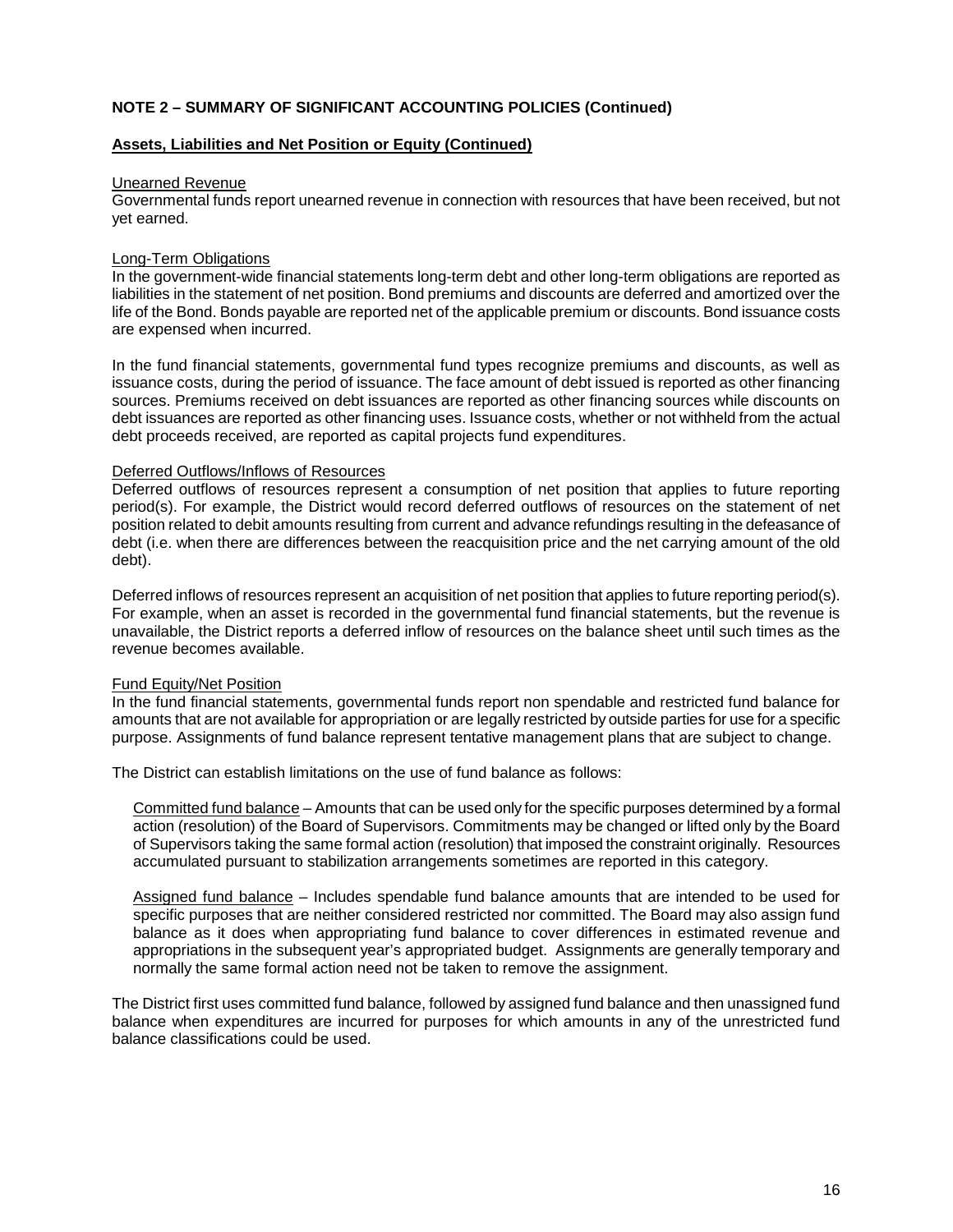# **Assets, Liabilities and Net Position or Equity (Continued)**

### Fund Equity/Net Position (Continued)

Net position is the difference between assets and deferred outflows of resources less liabilities and deferred inflows of resources. Net position in the government-wide financial statements are categorized as net investment in capital assets, restricted or unrestricted. Net investment in capital assets represents net position related to infrastructure and property, plant and equipment. Restricted net position represents the assets restricted by the District's Bond covenants or other contractual restrictions. Unrestricted net position consists of the net position not meeting the definition of either of the other two components.

### **Other Disclosures**

### Use of Estimates

The preparation of financial statements in conformity with generally accepted accounting principles requires management to make estimates and assumptions that affect the reported amounts of assets and liabilities, and disclosure of contingent assets and liabilities at the date of the financial statements, and the reported amounts of revenues and expenditures during the reporting period. Actual results could differ from those estimates.

# **NOTE 3 – BUDGETARY INFORMATION**

The District is required to establish a budgetary system and an approved Annual Budget. Annual Budgets are adopted on a basis consistent with generally accepted accounting principles for the general fund. All annual appropriations lapse at fiscal year end.

The District follows these procedures in establishing the budgetary data reflected in the financial statements.

- a) Each year the District Manager submits to the District Board a proposed operating budget for the fiscal year commencing the following October 1.
- b) Public hearings are conducted to obtain comments.
- c) Prior to October 1, the budget is legally adopted by the District Board.
- d) All budget changes must be approved by the District Board.
- e) The budgets are adopted on a basis consistent with generally accepted accounting principles.
- f) Unused appropriation for annually budgeted funds lapse at the end of the year.

### **NOTE 4 – DEPOSITS AND INVESTMENTS**

### **Deposits**

The District's cash balances were entirely covered by federal depository insurance or by a collateral pool pledged to the State Treasurer. Florida Statutes Chapter 280, "Florida Security for Public Deposits Act", requires all qualified depositories to deposit with the Treasurer or another banking institution eligible collateral equal to various percentages of the average daily balance for each month of all public deposits in excess of any applicable deposit insurance held. The percentage of eligible collateral (generally, U.S. Governmental and agency securities, state or local government debt, or corporate bonds) to public deposits is dependent upon the depository's financial history and its compliance with Chapter 280. In the event of a failure of a qualified public depository, the remaining public depositories would be responsible for covering any resulting losses.

#### **Investments**

The District's investments were held as follows at September 30, 2017:<br>Amortized Cost Credit Bisk

| <b>First American Government</b> |               |          | Weighted average of the fund |
|----------------------------------|---------------|----------|------------------------------|
| <b>Obligation Fund Class Y</b>   | 107.340       | S&P AAAm | portfolio: 23 days           |
| US Bank Mmkt 5 - Ct              | 285,666       | N/A      | Not available                |
|                                  | \$<br>393,006 |          |                              |

Amortized Cost Credit Risk Maturities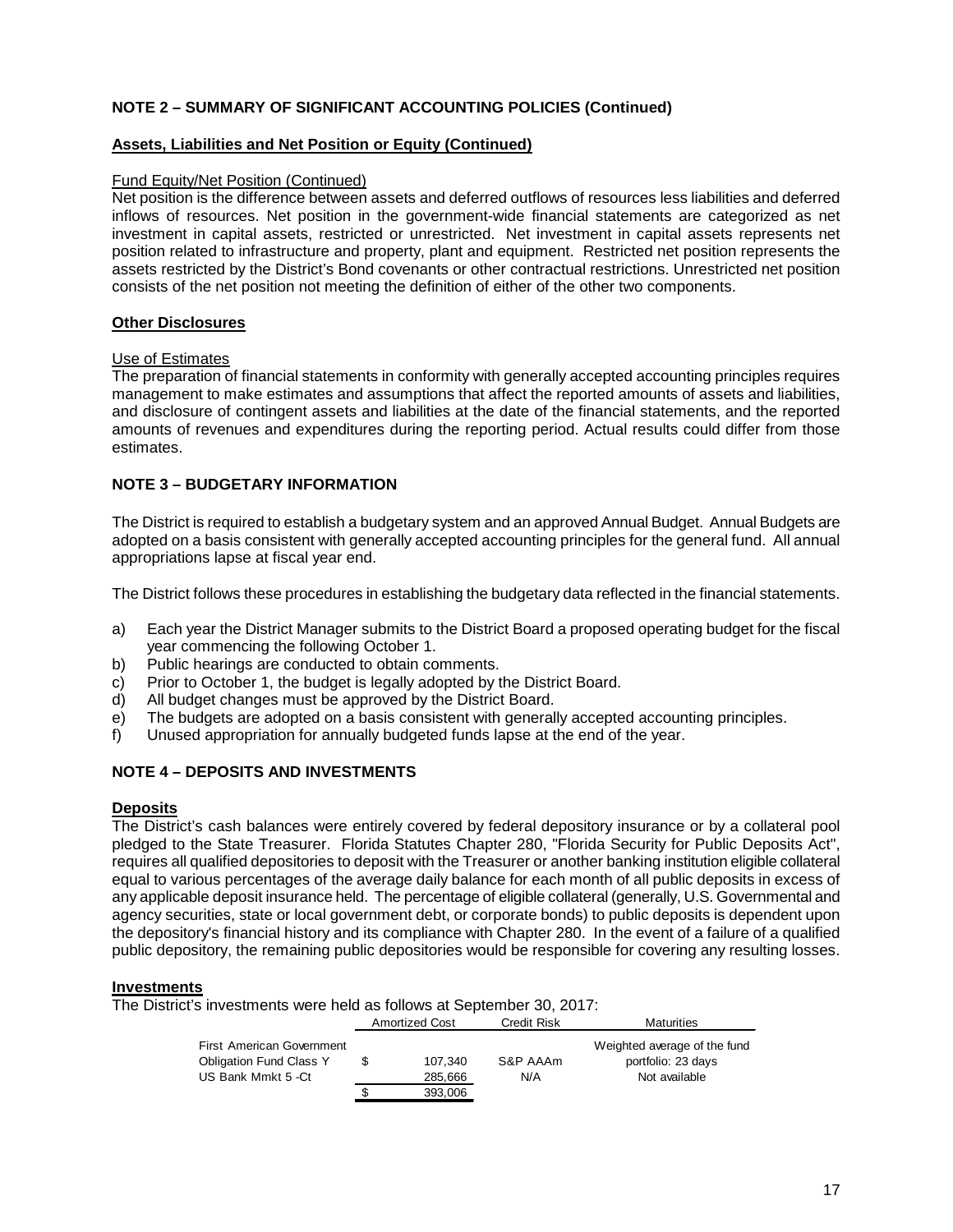# **NOTE 4 – DEPOSITS AND INVESTMENTS (Continued)**

## **Investments (Continued)**

*Credit risk –* For investments, credit risk is generally the risk that an issuer of an investment will not fulfill its obligation to the holder of the investment. This is measured by the assignment of a rating by a nationally recognized statistical rating organization. Investment ratings by investment type are included in the preceding summary of investments.

*Concentration risk –* The District places no limit on the amount the District may invest in any one issuer.

*Interest rate risk –* The District does not have a formal policy that limits investment maturities as a means of managing exposure to fair value losses arising from increasing interest rates.

However, the Bond Indenture limits the type of investments held using unspent proceeds.

*Fair Value Measurement –* When applicable, the District measures and records its investments using fair value measurement guidelines established in accordance with GASB Statements. The framework for measuring fair value provides a fair value hierarchy that prioritizes the inputs to valuation techniques.

These guidelines recognize a three-tiered fair value hierarchy, in order of highest priority, as follows:

- *Level 1:* Investments whose values are based on unadjusted quoted prices for identical investments in active markets that the District has the ability to access;
- *Level 2:* Investments whose inputs other than quoted market prices are observable either directly or indirectly; and,
- *Level 3:* Investments whose inputs are unobservable.

The fair value measurement level within the fair value hierarchy is based on the lowest level of any input that is significant to the entire fair value measurement. Valuation techniques used should maximize the use of observable inputs and minimize the use of unobservable inputs.

Money market investments that have a maturity at the time of purchase of one year or less and are held by governments other than external investment pools should be measured at amortized cost. Accordingly, the District's investments have been reported at amortized cost above.

# **NOTE 5** – **CAPITAL ASSETS**

Capital asset activity for the fiscal year ended September 30, 2017 was as follows:

|                                              |      | Beginning<br><b>Balance</b> | Additions |     | <b>Reductions</b> | Ending<br><b>Balance</b> |
|----------------------------------------------|------|-----------------------------|-----------|-----|-------------------|--------------------------|
| Governmental activities                      |      |                             |           |     |                   |                          |
| Capital assets, not being depreciated        |      |                             |           |     |                   |                          |
| Construction in progress                     | - SS | 1,642,401                   | 3,590,721 | \$. | 3,369,691         | 1,863,431                |
| Total capital assets, not being depreciated  |      | 1,642,401                   | 3,590,721 |     | 3,369,691         | 1,863,431                |
| Capital assets, being depreciated            |      |                             |           |     |                   |                          |
| Improvements other than buildings            |      |                             | 2,325,491 |     |                   | 2,325,491                |
| Total capital assets, being depreciated      |      |                             | 2,325,491 |     |                   | 2,325,491                |
| Less accumulated depreciation for:           |      |                             |           |     |                   |                          |
| Improvements other than buildings            |      |                             | 43,930    |     |                   | 43,930                   |
| Total accumulated depreciation               |      |                             | 43,930    |     |                   | 43,930                   |
|                                              |      |                             |           |     |                   |                          |
| Total capital assets, being depreciated, net |      |                             | 2,281,561 |     |                   | 2,281,561                |
| Governmental activities capital assets, net  |      | 1,642,401                   | 5,872,282 | S   | 3,369,691         | 4,144,992                |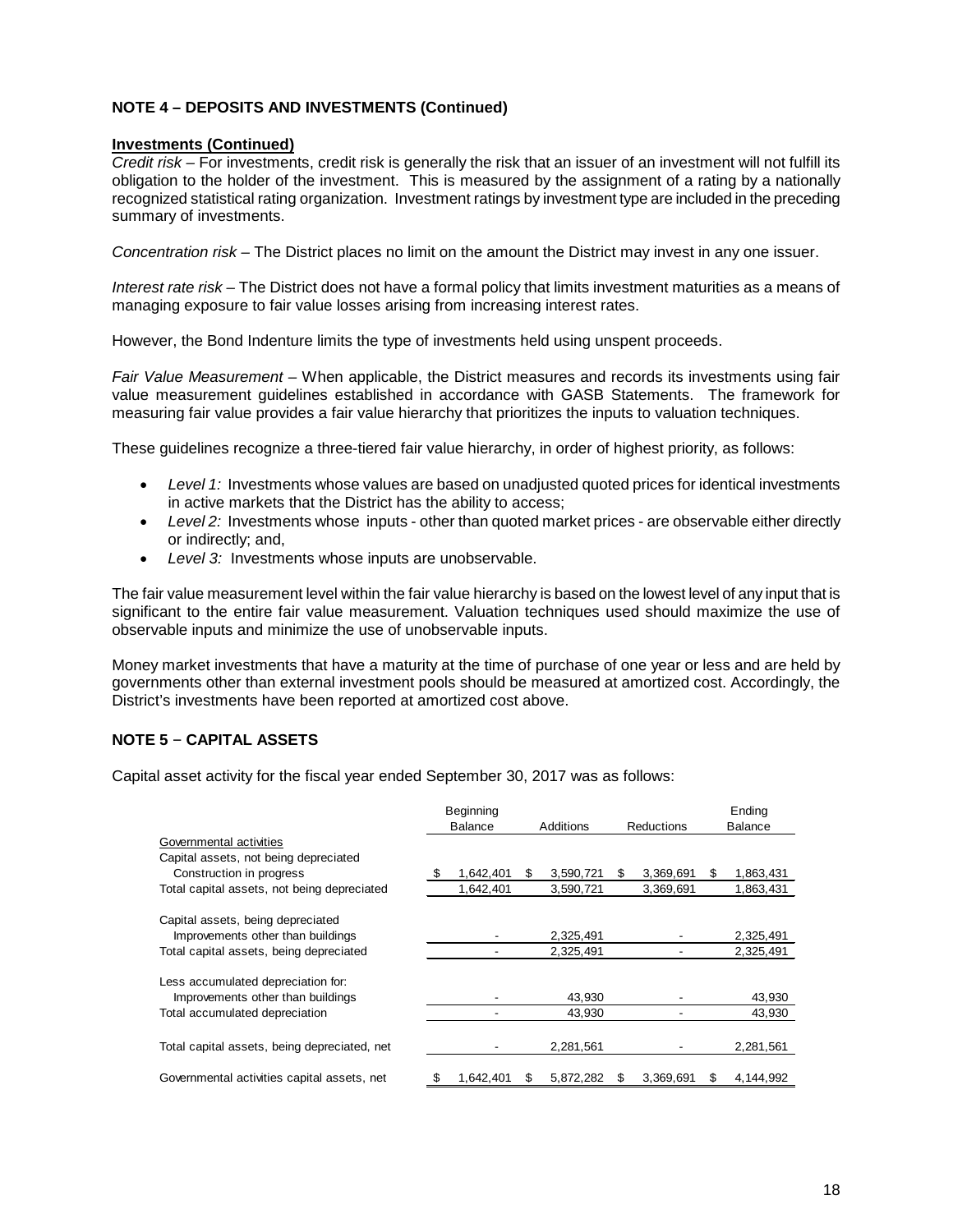# **NOTE 5** – **CAPITAL ASSETS (Continued)**

The Series 2015 and 2017 Projects includes the planning, financing, acquisition, construction, reconstruction, equipping and installation of certain roadways, water and wastewater utilities, stormwater management facilities, landscaping/irrigation and signage improvements. Infrastructure intended to serve the District has been estimated at a total cost of approximately \$2,750,000 and \$3,950,000 for the Series 2015 and 2017 Project, respectively. A portion of the project costs are expected to be financed with the proceeds from the issuance of Bonds with the remainder to be funded by the Developer. Upon completion, certain assets are to be transferred to other governmental entities for ownership and maintenance. During the current fiscal year \$1,044,200 in infrastructure was conveyed to the County for ownership and maintenance. The remaining infrastructure in progress will be conveyed to the County in a subsequent fiscal year. The infrastructure additions in the current fiscal year were acquired from the Developer.

During the current fiscal year, \$3,590,721 of improvements was acquired from the Developer using proceeds from the Series 2017 Bonds.

Depreciation expense was charged to the physical environment function/program.

### **NOTE 6 – LONG TERM LIABILITIES**

### **Series 2015**

On February 19, 2015, the District issued \$1,750,000 of Special Assessment Revenue Bonds, Series 2015 consisting of \$405,000 Term Bonds Series 2015A due on November 1, 2027 with a fixed interest rate of 5.875% and \$1,345,000 Term Bonds Series 2015A due in November 1, 2044 with a fixed interest rate of 6.000%. The Bonds were issued to finance the acquisition and construction of certain improvements for the benefit of the District. Interest is to be paid semiannually on each May 1 and November 1. Principal on the Bonds is to be paid serially commencing November 1, 2016 through November 1, 2044.

The Series 2015A Bonds are subject to redemption at the option of the District prior to their maturity. The Bonds are subject to extraordinary mandatory redemption prior to their selected maturity in the manner determined by the Bond Registrar if certain events occurred as outlined in the Bond Indenture. This occurred during the current fiscal year as the District collected prepaid assessments and prepaid \$30,000 of the Bonds. In addition, see Note – 11 Subsequent Events for extraordinary redemption amounts subsequent to year end.

The Bond Indenture established a debt service reserve requirement as well as other restrictions and requirements relating principally to the use of proceeds to pay for the infrastructure improvements and the procedures to be followed by the District on assessments to property owners. The District agrees to levy special assessments in annual amounts adequate to provide payment of debt service and to meet the reserve requirements. The District was in compliance with the requirements at September 30, 2017.

### **Series 2017**

In April 2017, the District issued \$4,120,000 of Special Assessment Bonds, Series 2017 consisting of \$350,000 Term Bonds due on November 1, 2022 with a fixed interest rate of 4.0%, \$535,000 Term Bonds due on November 1, 2028 with a fixed interest rate of 4.75%, \$1,325,000 Term Bonds due on November 1, 2038 with a fixed interest rate of 5.125% and \$1,910,000 Term Bonds due on November 1, 2047 with a fixed interest rate of 5.25%. The Bonds were issued to finance the acquisition and construction of certain improvements for the benefit of the District. Interest is to be paid semiannually on each May 1 and November 1. Principal on the Bonds is to be paid serially commencing November 1, 2018 through November 1, 2047.

The Series 2017 Bonds are subject to redemption at the option of the District prior to their maturity. The Bonds are subject to extraordinary mandatory redemption prior to their selected maturity in the manner determined by the Bond Registrar if certain events occurred as outlined in the Bond Indenture. See Note – 11 Subsequent Events for extraordinary redemption amounts subsequent to year end.

The Bond Indenture established a debt service reserve requirement as well as other restrictions and requirements relating principally to the use of proceeds to pay for the infrastructure improvements and the procedures to be followed by the District on assessments to property owners. The District agrees to levy special assessments in annual amounts adequate to provide payment of debt service and to meet the reserve requirements. The District was in compliance with the requirements at September 30, 2017.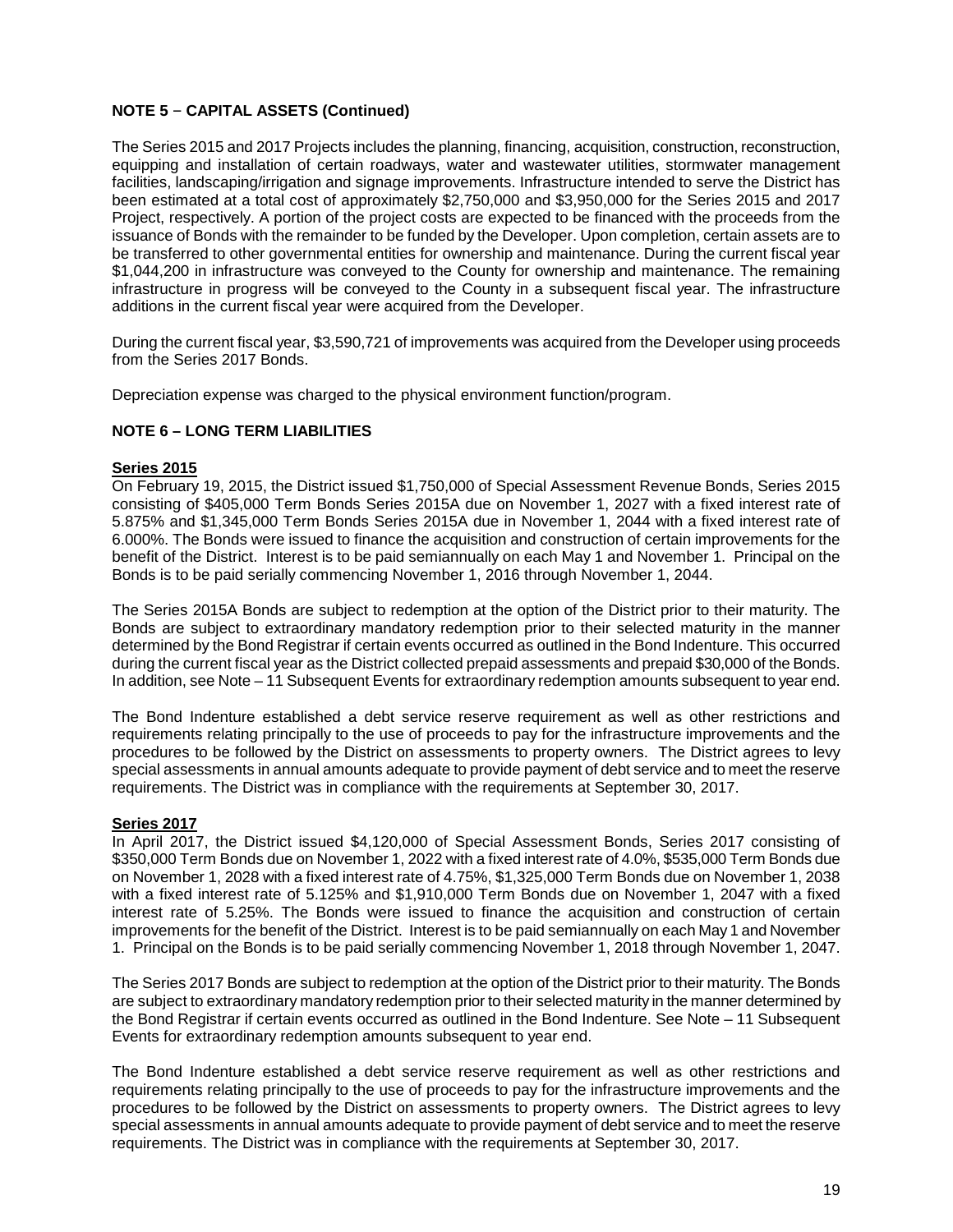# **NOTE 6 – LONG TERM LIABILITIES (Continued)**

## **Long-term Debt Activity**

Changes in long-term liability activity for the fiscal year ended September 30, 2017 were as follows:

|                         | Beginning<br><b>Balance</b> |   | Additions                | <b>Reductions</b> |     | Ending<br>Balance | Due Within One<br>Year |
|-------------------------|-----------------------------|---|--------------------------|-------------------|-----|-------------------|------------------------|
| Governmental activities |                             |   |                          |                   |     |                   |                        |
| Series 2015             | 1.740.000                   | S | $\overline{\phantom{a}}$ | 55,000            | \$. | 1.685.000         | 15,000                 |
| Series 2017             | -                           |   | 4,120,000                | -                 |     | 4,120,000         |                        |
| Less: original discount |                             |   | 27.279                   | 455               |     | 26.824            |                        |
| Total                   | 1,740,000                   |   | 4,092,721                | 54.545            |     | 5.778.176         | 15.000                 |

At September 30, 2017, the scheduled debt service requirements on the long-term debt were as follows:

|                              | Governmental Activities |           |    |           |       |            |  |  |  |  |
|------------------------------|-------------------------|-----------|----|-----------|-------|------------|--|--|--|--|
| Year ending<br>September 30: | Principal               |           |    | Interest  | Total |            |  |  |  |  |
| 2018                         | \$                      | 15,000    | \$ | 318,195   | \$    | 333,195    |  |  |  |  |
| 2019                         |                         | 90,000    |    | 305,353   |       | 395,353    |  |  |  |  |
| 2020                         |                         | 95,000    |    | 301,138   |       | 396,138    |  |  |  |  |
| 2021                         |                         | 100,000   |    | 296,675   |       | 396,675    |  |  |  |  |
| 2022                         |                         | 105,000   |    | 292,013   |       | 397,013    |  |  |  |  |
| 2023-2027                    |                         | 600,000   |    | 1,376,778 |       | 1,976,778  |  |  |  |  |
| 2028-2032                    |                         | 775,000   |    | 1,200,725 |       | 1,975,725  |  |  |  |  |
| 2033-2037                    |                         | 1,010,000 |    | 961,297   |       | 1,971,297  |  |  |  |  |
| 2038-2042                    |                         | 1,310,000 |    | 647,556   |       | 1,957,556  |  |  |  |  |
| 2043-2047                    |                         | 1,445,000 |    | 251,025   |       | 1,696,025  |  |  |  |  |
| 2048                         |                         | 260,000   |    | 6,825     |       | 266,825    |  |  |  |  |
| Total                        |                         | 5,805,000 | \$ | 5,957,580 | \$    | 11,762,580 |  |  |  |  |

### **NOTE 7 – DEVELOPER TRANSACTIONS**

The Developer has agreed to fund the general operations of the District. In connection with that agreement, Developer contributions to the general fund were \$47,050, which includes a receivable of \$22,387 as of September 30, 2017.

The Developer has also agreed to fund the amounts needed for debt service on the Bonds which is not paid through special or prepaid assessments. During the current fiscal year, the Developer provided \$64,811 to the debt service fund.

# **NOTE 8 – CONCENTRATION**

The District's activity is dependent upon the continued involvement of the Developer, the loss of which would have a material adverse effect on the District's operations.

### **NOTE 9 – MANAGEMENT COMPANY**

The District has contracted with a management company to perform management advisory services, which include financial and accounting advisory services. Certain employees of the management company also serve as officers (Board appointed non-voting positions) of the District. Under the agreement, the District compensates the management company for management, accounting, financial reporting, and other administrative costs.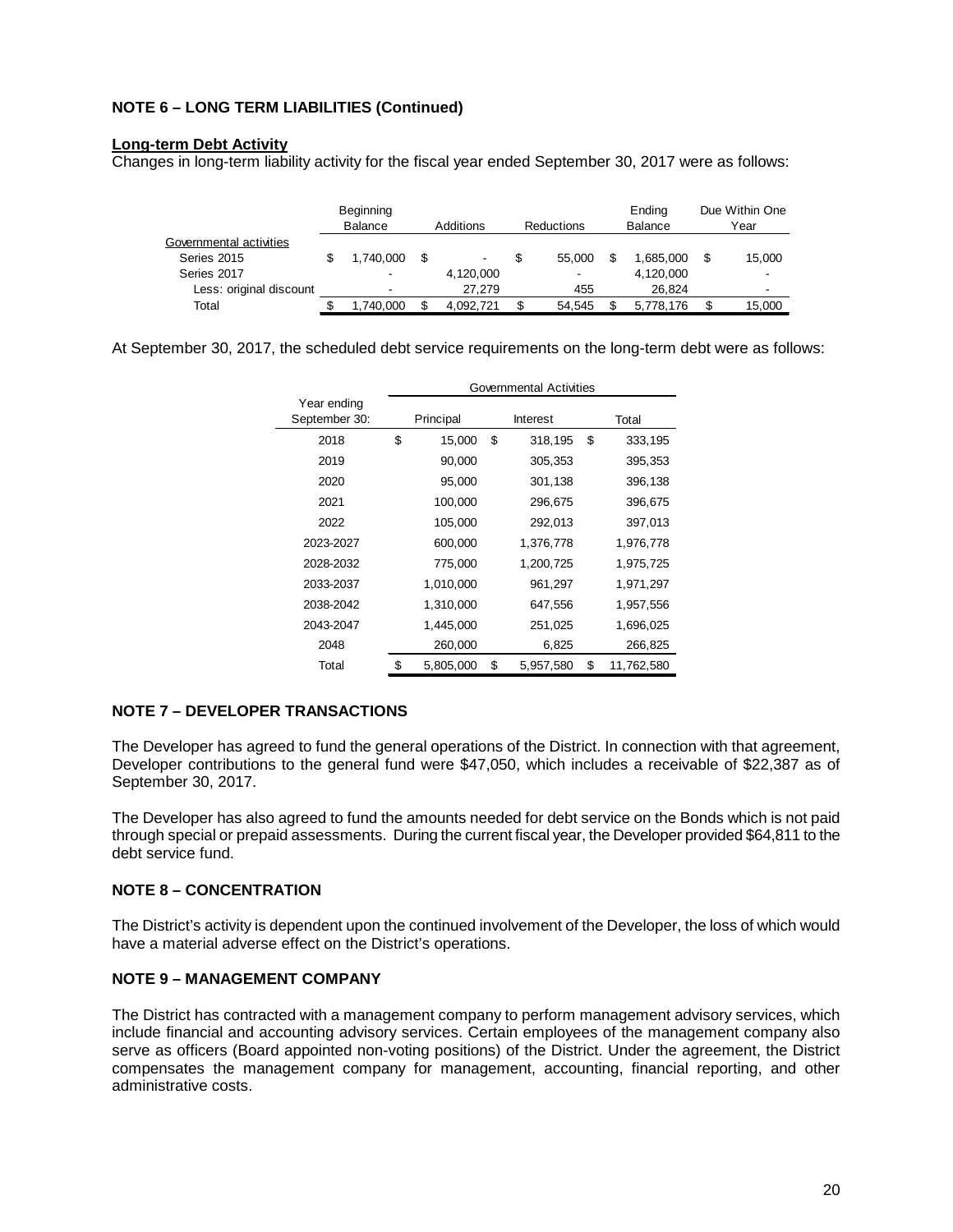# **NOTE 10 – RISK MANAGEMENT**

The District is exposed to various risks of loss related to torts; theft of, damage to, and destruction of assets; errors and omissions; and natural disasters. The District has obtained commercial insurance from independent third parties to mitigate the costs of these risks; coverage may not extend to all situations. There were no settled claims during the past three years.

# **NOTE 11 – SUBSEQUENT EVENTS**

# **Bond Payments**

Subsequent to fiscal year end, the District prepaid a total of \$20,000 of the Series 2015 Bonds and \$405,000 of the Series 2017 Bonds. The prepayments were considered extraordinary mandatory redemptions as outlined in the Bond Indenture.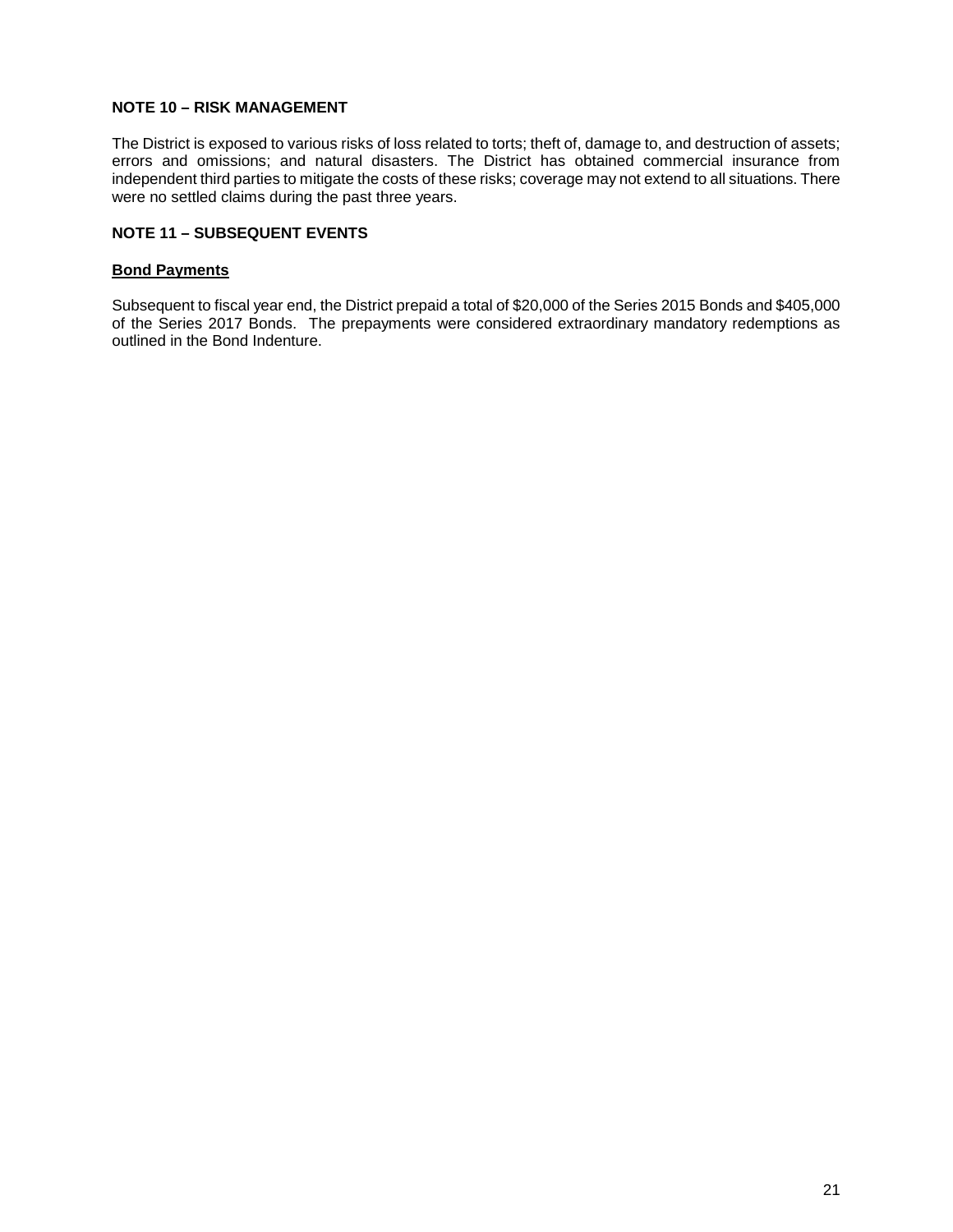# **BULLFROG CREEK COMMUNITY DEVELOPMENT DISTRICT HILLSBOROUGH COUNTY, FLORIDA SCHEDULE OF REVENUES, EXPENDITURES AND CHANGES IN FUND BALANCE - BUDGET AND ACTUAL – GENERAL FUND FOR THE FISCAL YEAR ENDED SEPTEMBER 30, 2017**

|                                 |                 |                  |         |          |            | Variance<br>with Final |  |
|---------------------------------|-----------------|------------------|---------|----------|------------|------------------------|--|
|                                 | <b>Budgeted</b> |                  |         |          | Budget -   |                        |  |
|                                 |                 | Amounts          | Actual  |          | Positive   |                        |  |
|                                 |                 | Original & Final | Amounts |          | (Negative) |                        |  |
| <b>REVENUES</b>                 |                 |                  |         |          |            |                        |  |
| Assessments                     | \$              | 79,344           | \$      | 87,033   | \$         | 7,689                  |  |
| Interest                        |                 |                  |         | 51       |            | 51                     |  |
| Developer contributions         |                 |                  |         | 47,050   |            | 47,050                 |  |
| Total revenues                  |                 | 79,344           |         | 134,134  |            | 54,790                 |  |
| <b>EXPENDITURES</b>             |                 |                  |         |          |            |                        |  |
| Current:                        |                 |                  |         |          |            |                        |  |
| General government              |                 | 41,800           |         | 80,767   |            | (38, 967)              |  |
| Physical environment            |                 | 37,544           |         | 35,776   |            | 1,768                  |  |
| Total expenditures              |                 | 79,344           |         | 116,543  |            | (37, 199)              |  |
| Excess (deficiency) of revenues |                 |                  |         |          |            |                        |  |
| over (under) expenditures       | \$              |                  |         | 17,591   | - \$       | 17,591                 |  |
| Fund balance - beginning        |                 |                  |         | (11,682) |            |                        |  |
| Fund balance - ending           |                 |                  | \$      | 5,909    |            |                        |  |

See notes to required supplementary information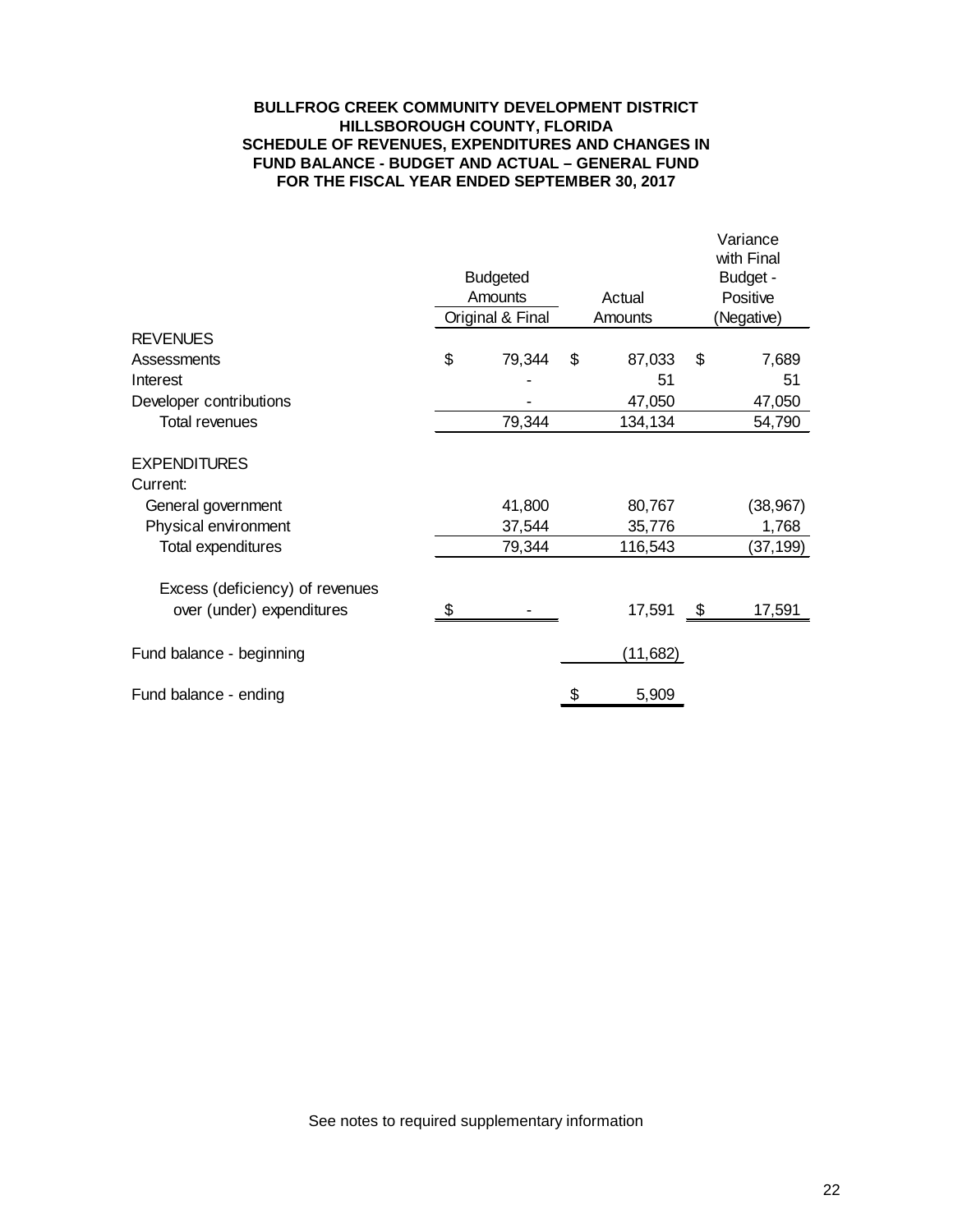# **BULLFROG CREEK COMMUNITY DEVELOPMENT DISTRICT HILLSBOROUGH COUNTY, FLORIDA NOTES TO REQUIRED SUPPLEMENTARY INFORMATION**

The District is required to establish a budgetary system and an approved Annual Budget for the General Fund. The District's budgeting process is based on estimates of cash receipts and cash expenditures which are approved by the Board. The budget approximates a basis consistent with accounting principles generally accepted in the United States of America (generally accepted accounting principles).

The legal level of budgetary control, the level at which expenditures may not exceed budget, is in the aggregate. Any budget amendments that increase the aggregate budgeted appropriations must be approved by the Board of Supervisors. Actual general fund expenditures for the fiscal year ended September 30, 2017 exceeded appropriations by \$37,199. The over expenditures were funded by Developer contributions.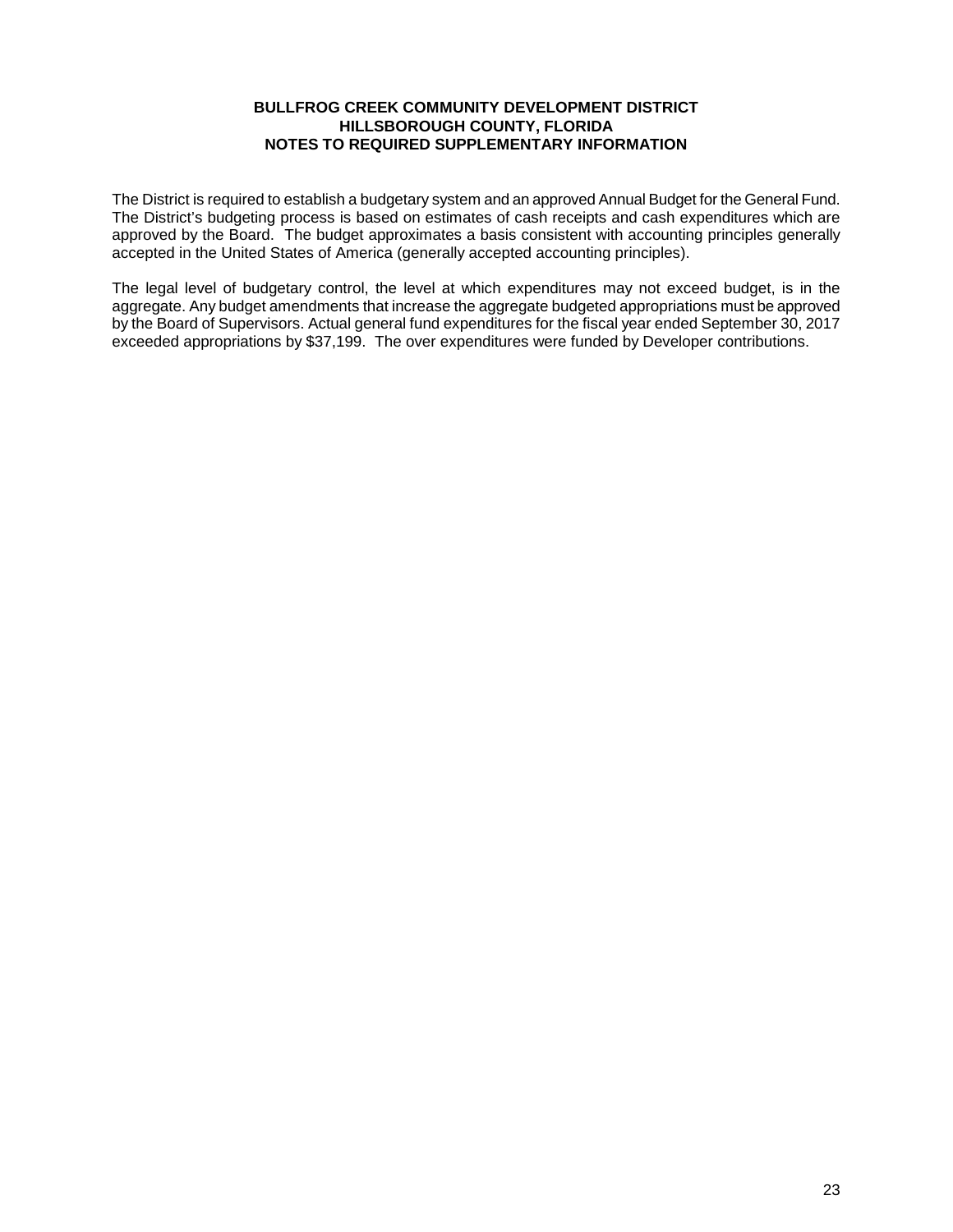

 951 Yamato Road ▪ Suite 280 Boca Raton, Florida 33431 (561) 994-9299 ▪ (800) 299-4728 Fax (561) 994-5823 www.graucpa.com

# **INDEPENDENT AUDITOR'S REPORT ON INTERNAL CONTROL OVER FINANCIAL REPORTING AND ON COMPLIANCE AND OTHER MATTERS BASED ON AN AUDIT OF FINANCIAL STATEMENTS PERFORMED IN ACCORDANCE WITH**  *GOVERNMENT AUDITING STANDARDS*

To the Board of Supervisors Bullfrog Creek Community Development District Hillsborough County, Florida

We have audited, in accordance with the auditing standards generally accepted in the United States of America and the standards applicable to financial audits contained in *Government Auditing Standards* issued by the Comptroller General of the United States, the financial statements of the governmental activities and each major fund of Bullfrog Creek Community Development District, Hillsborough County, Florida ("District") as of and for the fiscal year ended September 30, 2017, and the related notes to the financial statements, which collectively comprise the District's basic financial statements, and have issued our opinion thereon dated June 25, 2018.

# **Internal Control Over Financial Reporting**

In planning and performing our audit of the financial statements, we considered the District's internal control over financial reporting (internal control) to determine the audit procedures that are appropriate in the circumstances for the purpose of expressing our opinions on the financial statements, but not for the purpose of expressing an opinion on the effectiveness of the District's internal control. Accordingly, we do not express an opinion on the effectiveness of the District's internal control.

A *deficiency in internal control* exists when the design or operation of a control does not allow management or employees, in the normal course of performing their assigned functions, to prevent, or detect and correct misstatements on a timely basis. A *material weakness* is a deficiency, or a combination of deficiencies, in internal control, such that there is a reasonable possibility that a material misstatement of the entity's financial statements will not be prevented, or detected and corrected on a timely basis. A *significant deficiency* is a deficiency, or a combination of deficiencies, in internal control that is less severe than a material weakness, yet important enough to merit attention by those charged with governance.

Our consideration of internal control was for the limited purpose described in the first paragraph of this section and was not designed to identify all deficiencies in internal control that might be material weaknesses or, significant deficiencies. Given these limitations, during our audit we did not identify any deficiencies in internal control that we consider to be material weaknesses. However, material weaknesses may exist that have not been identified.

# **Compliance and Other Matters**

As part of obtaining reasonable assurance about whether the District's financial statements are free from material misstatement, we performed tests of its compliance with certain provisions of laws, regulations, contracts, and agreements, noncompliance with which could have a direct and material effect on the determination of financial statement amounts. However, providing an opinion on compliance with those provisions was not an objective of our audit, and accordingly, we do not express such an opinion.

We noted certain matters that we reported to management of the District in a separate letter dated June 25, 2018.

The District's responses to the findings identified in our audit are described in the accompanying Management Letter. We did not audit the District's responses and, accordingly, we express no opinion on them.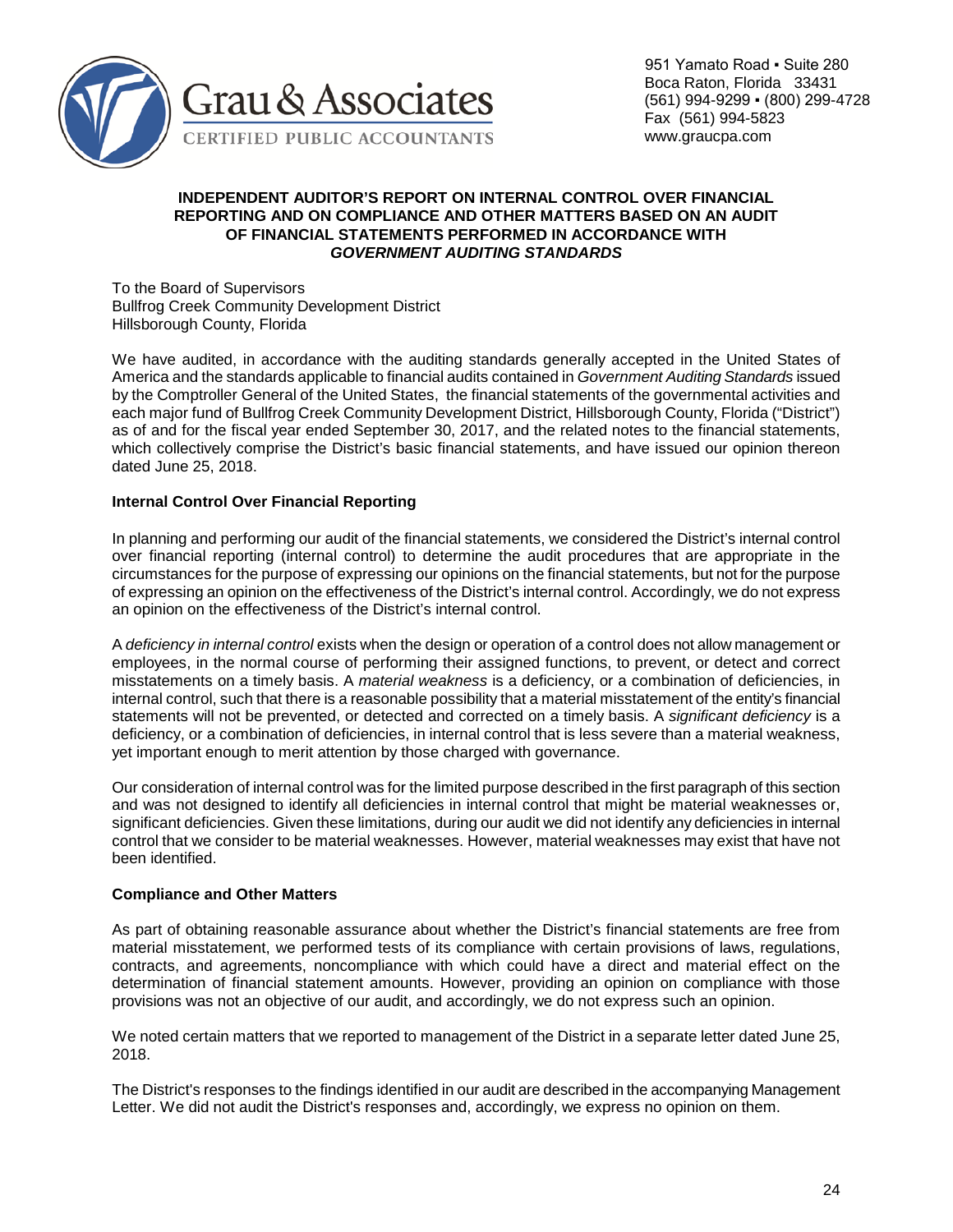# **Purpose of this Report**

The purpose of this report is solely to describe the scope of our testing of internal control and compliance and the results of that testing, and not to provide an opinion on the effectiveness of the entity's internal control or on compliance. This report is an integral part of an audit performed in accordance with *Government Auditing Standards* in considering the entity's internal control and compliance. Accordingly, this communication is not suitable for any other purpose.

Dear & Association

June 25, 2018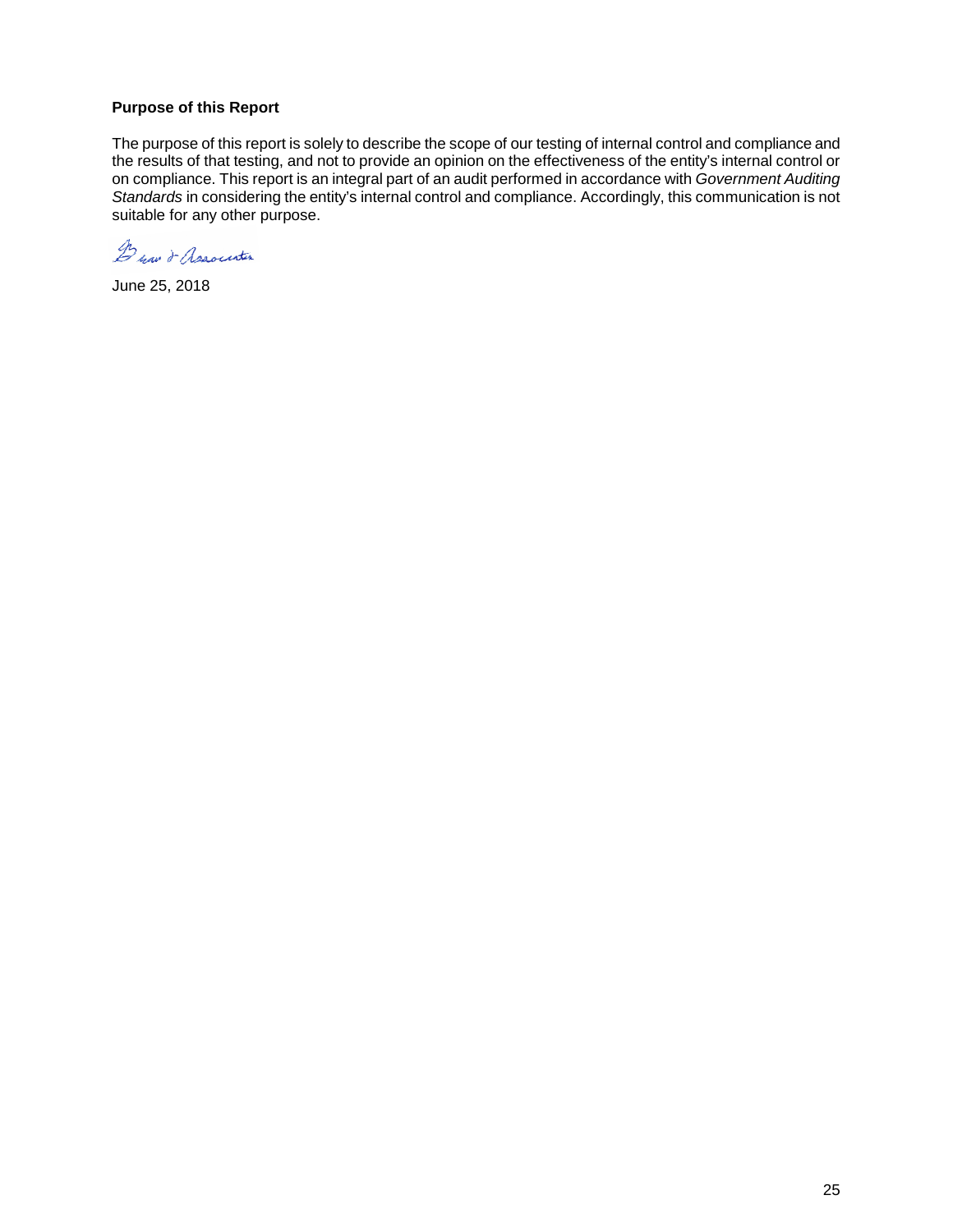

 951 Yamato Road ▪ Suite 280 Boca Raton, Florida 33431 (561) 994-9299 ▪ (800) 299-4728 Fax (561) 994-5823 www.graucpa.com

# **INDEPENDENT AUDITOR'S REPORT ON COMPLIANCE WITH THE REQUIREMENTS OF SECTION 218.415, FLORIDA STATUTES, REQUIRED BY RULE 10.556(10) OF THE AUDITOR GENERAL OF THE STATE OF FLORIDA**

To the Board of Supervisors Bullfrog Creek Community Development District Hillsborough County, Florida

We have examined Bullfrog Creek Community Development District, Hillsborough County, Florida's ("District") compliance with the requirements of Section 218.415, Florida Statutes, in accordance with Rule 10.556(10) of the Auditor General of the State of Florida during the fiscal year ended September 30, 2017. Management is responsible for the District's compliance with those requirements. Our responsibility is to express an opinion on the District's compliance based on our examination.

Our examination was conducted in accordance with attestation standards established by the American Institute of Certified Public Accountants. Those standards require that we plan and perform the examination to obtain reasonable assurance about whether the District complied, in all material respects, with the specified requirements referenced in Section 218.415, Florida Statutes. An examination involves performing procedures to obtain evidence about whether the District complied with the specified requirements. The nature, timing, and extent of the procedures selected depend on our judgment, including an assessment of the risks of material noncompliance, whether due to fraud or error. We believe that the evidence we obtained is sufficient and appropriate to provide a reasonable basis for our opinion. Our examination does not provide a legal determination on the District's compliance with specified requirements.

In our opinion, the District complied, in all material respects, with the aforementioned requirements for the fiscal year ended September 30, 2017.

This report is intended solely for the information and use of the Legislative Auditing Committee, members of the Florida Senate and the Florida House of Representatives, the Florida Auditor General, management, and the Board of Supervisors of Bullfrog Creek Community Development District, Hillsborough County, Florida and is not intended to be and should not be used by anyone other than these specified parties.

Dear & Association

June 25, 2018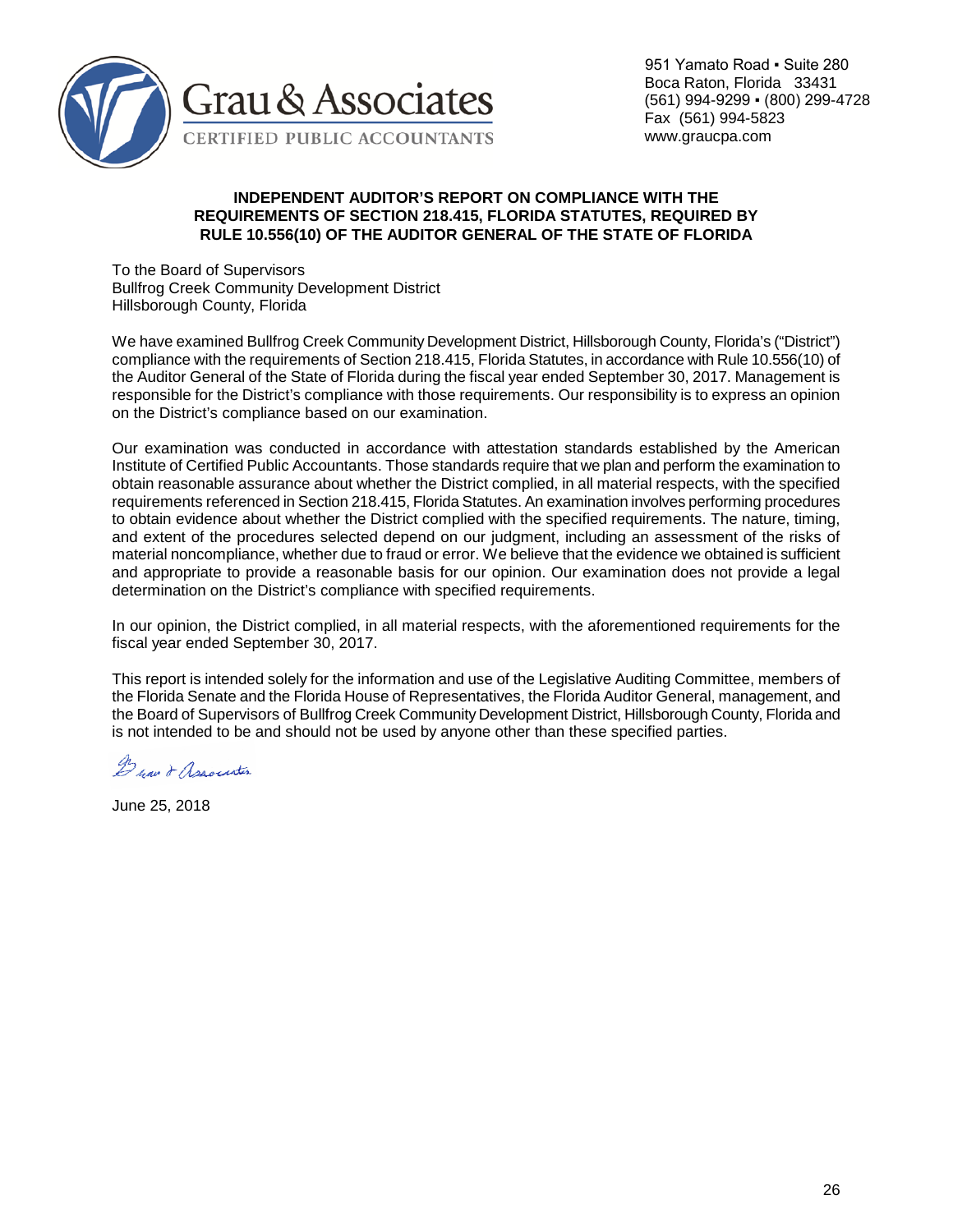

 951 Yamato Road ▪ Suite 280 Boca Raton, Florida 33431 (561) 994-9299 ▪ (800) 299-4728 Fax (561) 994-5823 www.graucpa.com

# **MANAGEMENT LETTER PURSUANT TO THE RULES OF THE AUDITOR GENERAL FOR THE STATE OF FLORIDA**

To the Board of Supervisors Bullfrog Creek Community Development District Hillsborough County, Florida

### **Report on the Financial Statements**

We have audited the accompanying basic financial statements of Bullfrog Creek Community Development District, Hillsborough County, Florida ("District") as of and for the fiscal year ended September 30, 2017, and have issued our report thereon dated June 25, 2018.

# **Auditor's Responsibility**

We conducted our audit in accordance with auditing standards generally accepted in the United States of America; the standards applicable to financial audits contained in G*overnment Auditing Standards,* issued by the Comptroller General of the United States; and Chapter 10.550, Rules of the Florida Auditor General.

# **Other Reporting Requirements**

We have issued our Independent Auditor's Report on Internal Control over Financial Reporting and on Compliance and Other Matters based on an audit of the financial statements performed in accordance with *Government Auditing Standards;* and Independent Auditor's Report on an examination conducted in accordance with *AICPA Professional Standards*, AT-C Section 315, regarding compliance requirements in accordance with Chapter 10.550, Rules of the Auditor General. Disclosures in those reports, which are dated June 25, 2018, should be considered in conjunction with this management letter.

### **Purpose of this Letter**

The purpose of this letter is to comment on those matters required by Chapter 10.550 of the Rules of the Auditor General for the State of Florida. Accordingly, in connection with our audit of the financial statements of the District, as described in the first paragraph, we report the following:

### **I. Current year findings and recommendations.**

- **II. Status of prior year findings and recommendations.**
- **III. Compliance with the Provisions of the Auditor General of the State of Florida.**

Our management letter is intended solely for the information and use of the Legislative Auditing Committee, members of the Florida Senate and the Florida House of Representatives, the Florida Auditor General, Federal and other granting agencies, as applicable, management, and the Board of Supervisors of Bullfrog Creek Community Development District, Hillsborough County, Florida and is not intended to be and should not be used by anyone other than these specified parties.

We wish to thank the District, and the personnel associated with it, for the opportunity to be of service to them in this endeavor as well as future engagements, and the courtesies extended to us.

Dear & Association

June 25, 2018